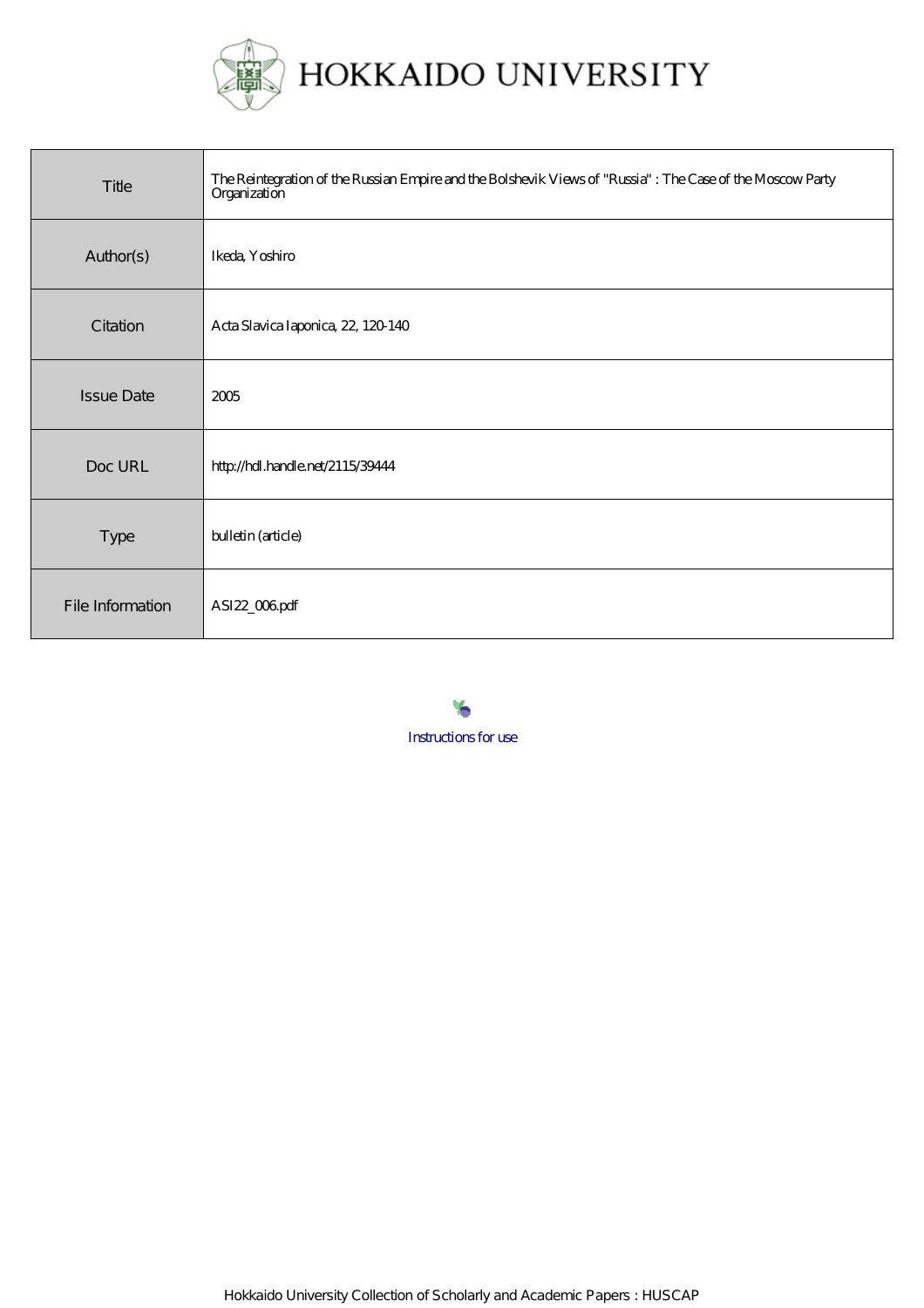# THE REINTEGRATION OF THE RUSSIAN EMPIRE AND THE BOLSHEVIK VIEWS OF "RUSSIA": THE CASE OF THE MOSCOW PARTY ORGANIZATION

## IKEDA YOSHIRO

The Bolshevik views of "Russia" had an important effect on the reintegration of the Russian empire and the formation of the Soviet Union. Obsessed by the vision of the European and the world revolutions, the Bolsheviks nevertheless had as one of bases of decision making their own notion of "Russia," and in the years of the civil war this made undeniable impact on Soviet politics generally, and especially in the spheres of the national problem.

This article aims to clarify the main features and the background of the Bolshevik views of "Russia" in the years of the civil war. This task is especially important because of the fact that the governing elites and the intellectuals of the empire themselves had been more and more concerned with the problem of how to identify the Russian empire for the last decades of its existence. In the second half of the nineteenth century, in particular after the defeat in the Crimean War, part of Russian society, including the governmental officials, began to rethink the durability of the governing order of the empire: there, besides ethnicity, antiquated categories of estate and lineage were decisive in determining one's position in the political and social hierarchy.1 Within the ministerial apparatus some groups began to see in the peasantry pure Russians (*russkie*) who would comprise the core of a reformed society of the empire, thus seeking an ethnically-oriented nation state.<sup>2</sup> Some groups in the War Ministry sought, on the other hand, to make all the subjects of the empire equally bear the obligation of conscription to the army as a citizen, thus seeking a civic-oriented nation state.<sup>3</sup> Each of these alternatives showed the way of redefinition of "Russia," from a non-ethnic, territorial definition to a more ethnic or territorial one

<sup>1</sup> On the traditional governing order of the Russian empire, see, Каппелер А. Мазепинцы, малороссы, хохлы: украинцы в етнической иерархии Российской империи // Миллер А.И., Репринцев В.Ф., Флоря Б.Н. (ред.) Россия-Украина: история взаимоотношений. M., 1997; Nicholas V. Riasanovsky, *Nicholas I and Official Nationality in Russia, 1825-1855* (Berkeley, 1959), esp. pp. 139-141, 227.

<sup>2</sup> Mikhail Dolbilov, "The Emancipation Reform of 1861 in Russia and the Nationalism of the Imperial Bureaucracy," in Hayashi Tadayuki, ed., *The Construction and Deconstruction of National Histories in Slavic Eurasia* (Sapporo, 2003).

<sup>3</sup> Joshua A. Sanborn, *Drafting the Russian Nation: Military Conscription, Total War, and Mass Politics, 1905-1925* (Dekalb, 2003), pp. 20-29.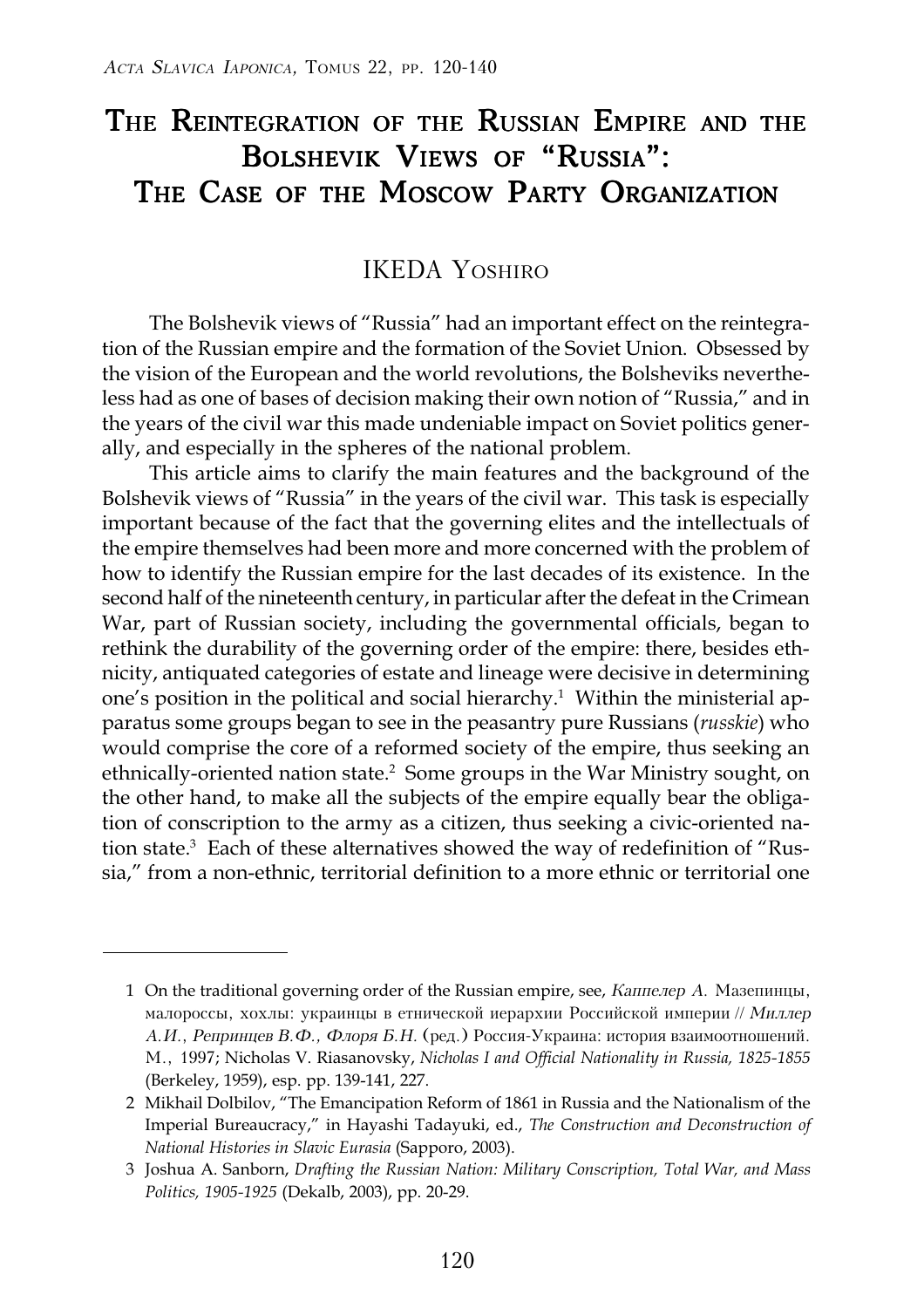#### IKEDA YOSHIRO

again.4 The government, for its part, had wavered between conserving the hereditary governing order and reforming the empire toward some type of nation state, or something other. However, before the government reached a final decision, the burden of the World War had torn up the organism of the empire, and it collapsed.<sup>5</sup>

After the years of the civil war much of the former imperial territory appeared to be reintegrated by the Bolsheviks. The process of reintegration itself took the form of the conquest of the peripheries.<sup>6</sup> But the notion of "Russia" remained ambiguous for the Bolshevik regime.

In connection with this we cannot avoid Agurskii's study on so-called national bolshevism.7 According to him, in the years of the NEP, an emigrant ideology of national bolshevism, which considered the Bolshevik regime as the only real political power able to reintegrate and develop the "one, indivisible Russia" and called on technocrats to support it, found resonance within the party. By tolerating and even promoting currents of Russian nationalism in culture and politics, the leaders of the party, and especially Stalin, caught up and introduced this ideology into the party policy for the consolidation of the legitimacy of the regime. Thus, Agurskii explained the intensive emergence of Russian nationalism in the USSR of the NEP era. The study of Agurskii is pioneering in making clear many aspects of the underground dialogue between the emigrant statist movement of the Change of Landmarks and the Bolshevik regime. However, if he assumes that the Bolshevik government tolerating the Russian nationalist currents in Soviet society, had been seeking reinforcement of the cultural and political hegemony of the Russian ethnicity (and judging from his attention to the writers whose main theme was the Russian peasantry, he seems to do so), then he is not correct. It seems that in 1920s and afterwards the Bolshevik regime had aimed not so much for the hegemony of ethnic Russians, as for the consolidation of a supra-ethnic entity.

To make this matter clear, I will turn to the recent studies of the Bolshevik nationality policy in the 1920s and later. These studies had made clear that the

<sup>4</sup> Here I depend on the argument of Anthony Smith that "the nation has come to blend two sets of dimensions, the one civic and territorial, the other ethnic and genealogical." Anthony D. Smith, *National Identity* (Reno, 1991), p. 15. Especially on the "civic nation," see, ibid., p. 116.

<sup>5</sup> Sanborn, *Drafting the Russian Nation,* pp. 21-38; David Brandenberger, *National Bolshevism: Stalinist Mass Culture and the Formation of Modern Russian National Identity, 1931-1956* (Cambridge, 2002), ch. 1. On the wavering of the government and cultural society in symbols, see, Richard Wortman, "Moscow and Petersburg: The Problem of Political Center in Tsarist Russia, 1881-1914," in Sean Wilentz, ed., *Rites of Power: Symbolism, Ritual, and Politics since the Middle Ages* (Philadelphia, 1985); Hubertus F. Jahn, *Patriotic Culture in Russia during World War I* (Ithaca, 1995).

<sup>6</sup> Richard Pipes, *The Formation of the Soviet Union: Communism and Nationalism, 1917-1923* (Cambridge, rev. ed., 1964).

<sup>7</sup> Агурский М. Идеология национал-большевизма. Париж, 1980.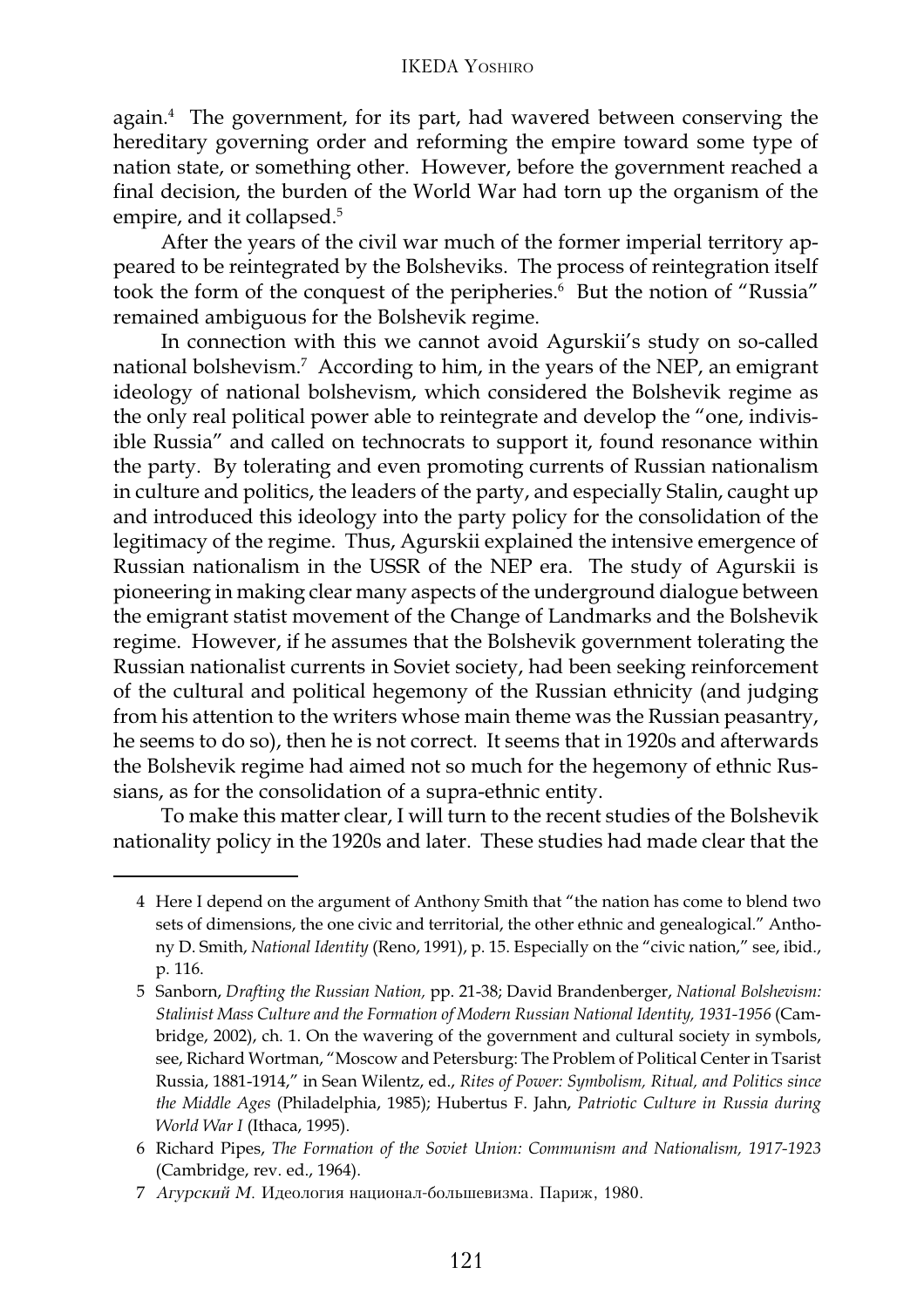Bolshevik regime had long intended to promote a policy of "nation-making" in the non-Russian republics and autonomous regions. $^8\,$  That is, after the formation of the USSR the All-Union government consistently had sought the clarification of inhabitants' ethnic identity and the administrative partition of the territory along ethnic lines.<sup>9</sup> Even after the revolution from above had pulled down the priority of the affirmative action for ethnic minorities in Soviet politics, ethnicity remained firmly as one of the main indicators of Soviet citizens' identity. The rehabilitation of the Russian past and culture, which had started from the beginning of the 1930s, did not abolish the promotion of ethnic identity of the non-Russians as such.10 Then, do these facts mean that the Bolshevik government pursued to construct the USSR simply as a conglomerate of ethnicities? I think not. Rather, they suggest that the Bolshevik strategy of the construction of the USSR was two-storied, that is, the government pursued the promotion of the ethnic identity of each inhabitant, but simultaneously it also aimed to construct a non-ethnic binding political entity, which would be similar to a revised Russian empire unified by the non-ethnic idea of communism and with equal citizens except for distinct counter-revolutionaries.11 Because of this two-storied strategy, it became possible for the Bolsheviks to utilize and at the same time strictly control the mobilizing capacity of the Russian past and culture, as was shown in the studies of Brandenberger and Brudny.12

In this article I will show that the Bolshevik views of "Russia" in the years of the civil war contained the understanding of it as unified non-ethnically and covering much of the former imperial territory. In a word, this is a Russian empire revised on the path of civic-territorial nation building. This vision of "Russia" would be the foundation of an ideal of the non-ethnic binding

10 Yuri Slezkine, "The USSR as a Communal Apartment, or How a Socialist State Promoted Ethnic Particularism," *Slavic Review* 53:2 (1994), pp. 436-452; Martin, *The Affirmative Action Empire*, ch. 11.

11 Here I agree with Sanborn saying that the Soviet Union was a nation-state of civic type. See, Sanborn, *Drafting the Russian Nation,* esp. p. 207. Also helpful for me was the argument of Francine Hirsch that Soviet administrators had been "envisioning the mature Soviet Union as a socialist union of denationalized people." Francine Hirsch, "Toward an Empire of Nations: Border-Making and the Formation of Soviet National Identities," *The Russian Review* 59:2 (2000), p. 203.

<sup>8</sup> An excellent survey on the nationality policy of the Soviet regime is Ronald Grigor Suny, *The Revenge of the Past: Nationalism, Revolution, and the Collapse of the Soviet Union* (Stanford, 1993), ch. 3.

<sup>9</sup> Terry Martin, *The Affirmative Action Empire: Nations and Nationalism in the Soviet Union, 1923- 1939* (Ithaca, 2001). The struggle with the "backwardness" itself in the peripheries was, of course, not abandoned. See, for example, Douglas Northrop, "Languages of Loyalty: Gender, Politics, and Party Supervision in Uzbekistan, 1927-41," *The Russian Review* 59:2 (2000).

<sup>12</sup> Brandenberger, *National Bolshevism*; Yitzhak M. Brudny, *Reinventing Russia: Russian Nationalism and the Soviet State, 1953-1991* (Cambridge, 1988).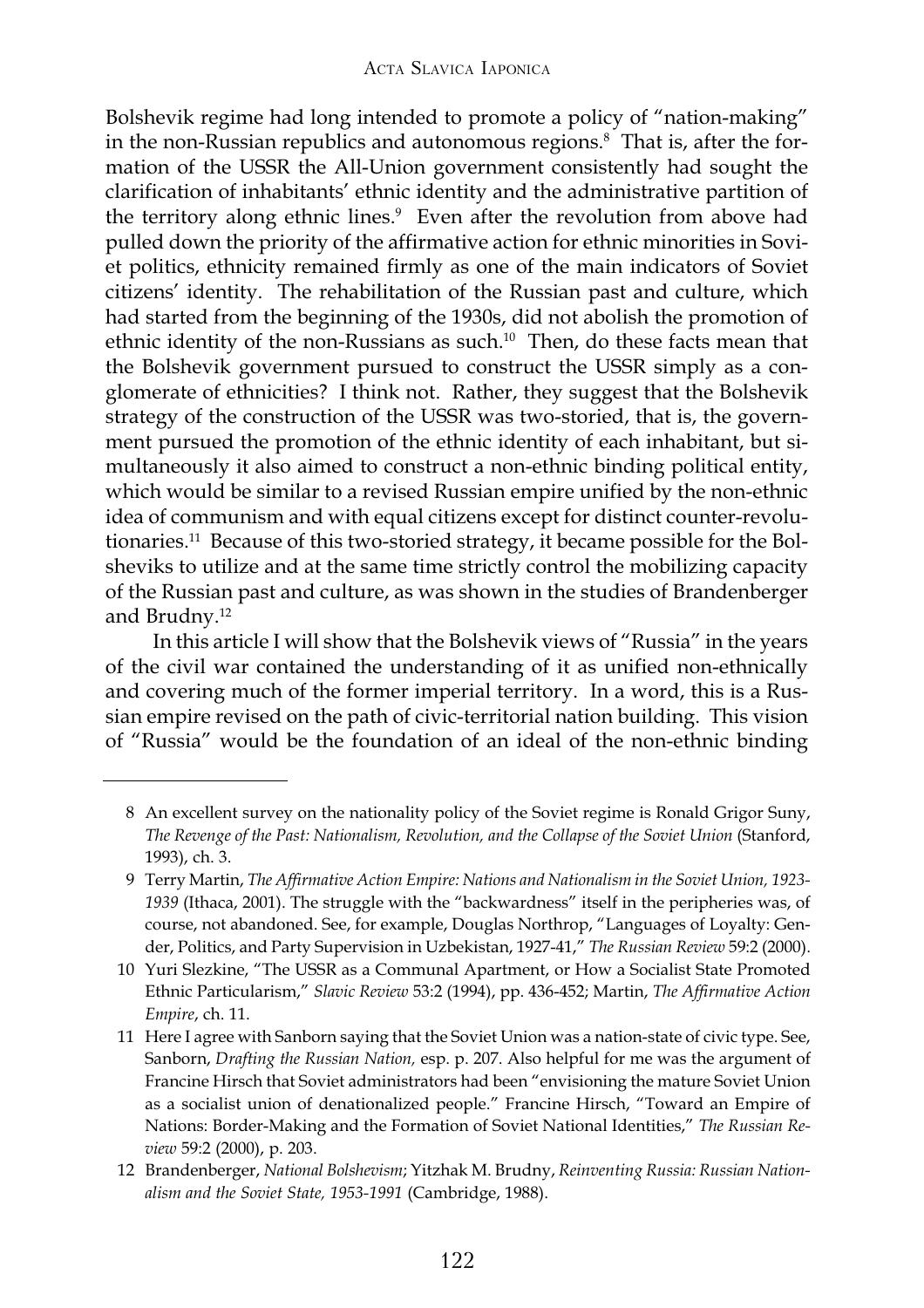political entity which the Bolshevik government had constantly attempted to build.

Since in the first years of the Soviet regime the Bolsheviks had a great deal of diversity in their worldview, focusing on local conditions will make us understand more clearly the peculiarities of the Bolshevik views of "Russia." As an object of analysis, I chose the activities of the local Bolsheviks in Moscow, not only as the center of Soviet Russia, but also as an example of a large city in the Great-Russian part of the former empire. Located in a region that was historically mono-ethnic, the city had not encountered such an ethnic strain as had been experienced, for example, by the cities along the Volga. Though the city itself experienced the growth of xenophobia in the years of war and revolution,<sup>13</sup> at least within the Bolshevik city organization a cosmopolitan tendency seems to have been strong, as will be shown in section 2 of this article. These factors made Moscow an example of those cities where the national problem was considered a not-so-pressing task for the party. Consequently, I will try to be cautious not to underestimate the ethnic aspect in the Moscow Bolsheviks' activities in general and in their views of "Russia" in particular.

#### **1. THE MOSCOW BOLSHEVIKS' VIEWS OF "RUSSIA"**

During the year 1917, the Bolsheviks had been counting on the outbreak of the European revolution. The October uprisings in Petrograd, then in Moscow, were seen by them not as an incident of domestic gravity, but an ignition of the worldwide reconstruction of humanity. A manifesto of the Moscow Military-Revolution Committee of 3 (16) November was written exactly in this spirit. "The entire world is going through a colossal crisis. The war evoked by the capital had led to the deep upheaval, stirring up the labor masses of the all countries. The proletarian revolution is growing everywhere. And the great honor of overthrowing first the domination of the bourgeoisie had fallen to the lot of the Russian [*russkii*] labor class."14 In the manifesto for the wider public, the special role of the Russian working class was hinted at, but in their internal debates the Bolsheviks assigned a far more modest place for Russia. In the discussion on the revision of the party program at the 3 (16) February 1918 MK (the city party committee) plenum A.A. Sol'ts remarked: "Now the only possible program is one for the proletariat of the whole world... We must be just a section of the world proletariat. We are no longer a national party, drafting itself a program suited to the long term and to Russian conditions." Agreeing with him, V.N. Podbel'skii said: "Now our program is just one word, clearly and distinctly stated to the whole world – socialism." At the end of the discus-

<sup>13</sup> On xenophobic pogroms in the city, see, Рябиченко С. Погромы 1915 г.: Три дня из жизни неизвестной Москвы. М., 2000.

<sup>14</sup> Московский военно-революционный комитет. Октябрь-ноябрь 1917 года. М., 1968. С. 182-183.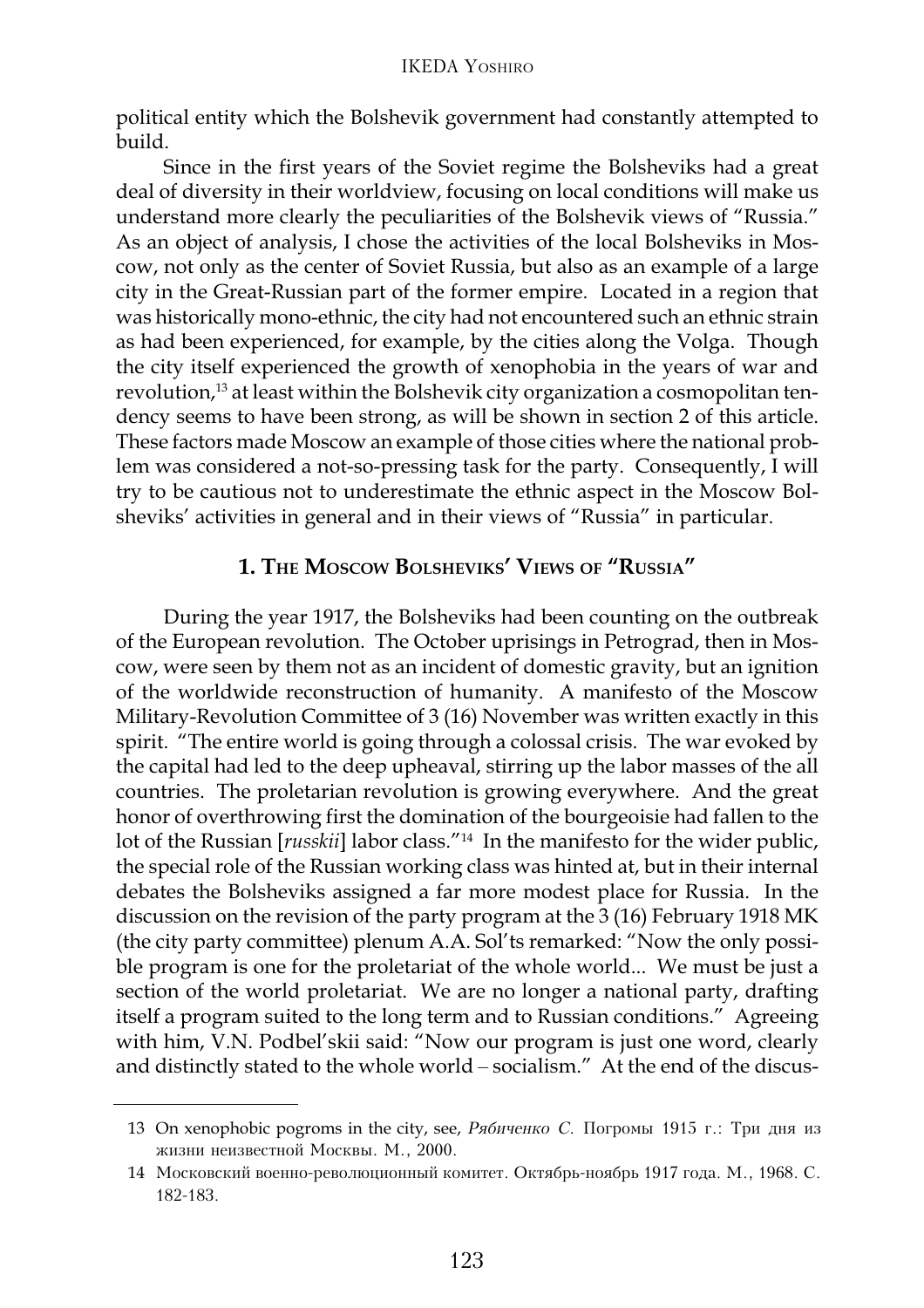sion, the MK decided to request the forthcoming party congress to draft a "Manifesto of the Russian International Marxists – Communists."15

The ratification of the Treaty of Brest-Litovsk made the issue of European revolution come off the agenda of the Moscow Bolsheviks for the time being. This never meant for them, however, that Russia anyway in the narrow sense of the word (RSFSR in territorial terms or Russian (*russkaia*) in ethnic terms) appeared as their field of activities. On the one hand, under the pressure of the worsening economic situation in the city, they just began to contract their range of vision very narrowly to the local society of Moscow. The degree of their indifference to the situation outside daily matters was clearly revealed when the news of the revolt of the Czechoslovak Corps brought to the attention of the MK meeting on 10 June 1918 in the midst of the dispute over establishing the food dictatorship. To an extraordinary announcement by Podbel'skii, who now had become People's Commissar for Posts and Telegraphs informing the MK of the liquidation of the Soviet power in Siberia and proposing to start immediate mobilization of activists, the participants of the meeting answered indifferently. D.I. Efremov, one of the leading members of the IK MK (executive commission of the MK), stated: "The IK MK had known privately all about it, but didn't give such an importance to the news. [...] Our opinion is not to undertake anything – the affairs of defense need to be centralized, that is, they are the matter of the Central Executive Committee." Agreeing with him, I.A. Piatnitskii said: "While there is no plan, nothing should be undertaken." Thus, the MK had left the problem without any decision.<sup>16</sup> Only with the intensification of the civil war and the development of mobilization by the TsK (Central Committee of the party) and the central military apparatus, did the Moscow Bolsheviks gradually integrate themselves in the broader field of political and military activities.

On the other hand, Russia was for the Moscow Bolsheviks, if mentioned, just the name of a place from where a non-ethnic standardization of human society should be launched. Already in January 1918, one of the members of the MK in 1917, M. S. Ol'minskii, having criticized the administrative partition under the ancient regime as outdated, revealed his own vision of a revised Russia which was as non-ethnically organized as that of the imperial government: "Russia is now going along the way of transformation to the organization of Soviet republics-communes. The partition [of Russia] by the tsars into *gubernii* [regions] had become a thing of the past. Coming into being now are not *gubernii*, but communes: Petrogradskaia, Moskovskaia, Nizhegorodskaia and so on," "Russia is now a union of Soviet republics."17 The orientation to the standard-

<sup>15</sup> ЦАОДМ (Центральный архив общественных движений Москвы), ф. 3 [Московский комитет РКП(б). 1917-1920], оп. 1, д. 21, л. 31-32.

<sup>16</sup> ЦАОДМ, ф. 3, оп. 1, д. 21, л. 73.

<sup>17</sup> Ольминский М. Что значит «вся власть Советам»? // Правда. 13 января 1918. С. 1; Он же. Нужно ли ждать указки? // Правда. 21 января 1918. С. 1.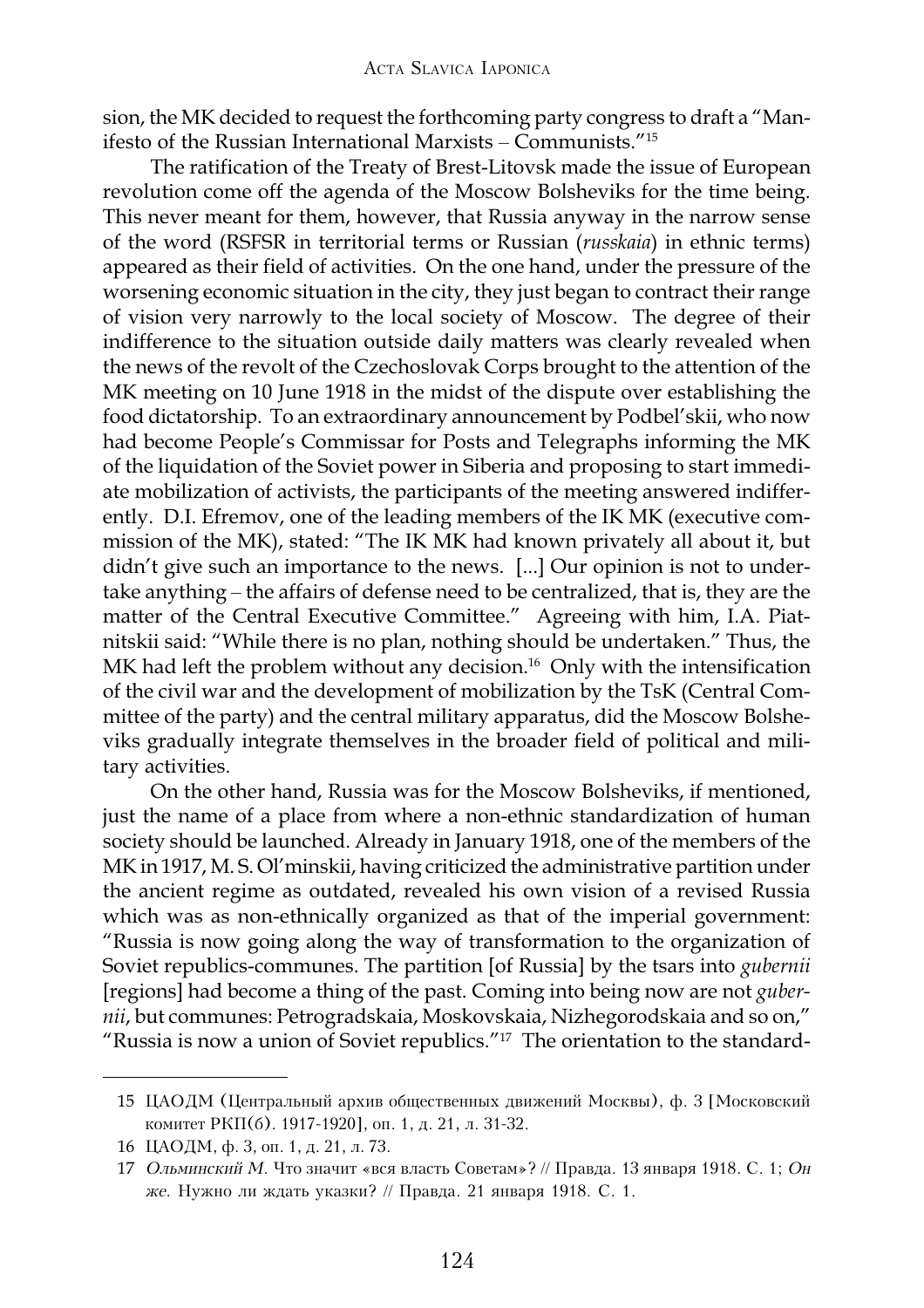ized reorganization of the country appeared more clearly when the Moscow Soviet presidium passed a decision on 11 September to abolish the emblem of the city (St. Georgii on a horse against a red background striking a black serpent with his spear). The decision was intended to promote standardization of symbols on a pan-Russian scale, making clear that: "Only the emblem of the Russian Soviet Republic can exist. Individual cities and provinces cannot have their own emblems."18 One more example of their universalism in the realm of symbolism can be found in connection with their effort to organize the "monumental propaganda." A remark of L.B. Kamenev, chairman of the Moscow Soviet at the 26 October Ispolkom (Executive Committee) about the plan of the October celebration, deserves special attention. Having mentioned the names of Kol'tsov, Nikitin (Russian poets), Shevchenko (a Ukrainian poet) and Robespierre, the monuments to whom were to be unveiled first, Kamenev said that the unveiling of them pointed out that "the proletariat depends on the old democratic culture," thus subsumed such diverse figures under one category of democracy.19

The beginning of the German revolution in October 1918 brought a major change in the range of views of the Moscow Bolsheviks: not only had the issue of European revolution returned to their agenda, but also "Russia" as a territorial unit had gained much more significance facing the possibility of the appearance of other socialist republics in Europe. For the Moscow Bolsheviks it was self-evident from the first that the new republics should be unified, and here it is important that when the problem of unification was touched on, "Russia" often appeared to mean the imperial territory (except for Poland and Finland). On 10 November, for example, the Moscow Soviet Ispolkom mentioned a plan of organization for a "Federated German-Austro-Russian Republic," in spite of a possible revival of the Ukraine Soviet Republic.<sup>20</sup> Even after the clearance of the region from the Skoropadskii regime, the 17 December plenum of the Moscow Soviet adopted an appeal to the Ukrainian soviets stating: "With the overthrow of this hangman [Skoropadskii] of the toiling masses of Ukraine one more step has been taken towards the emancipation and unification of socialist Russia."21

The Moscow Soviet served as a center for dissemination and consolidation of the understanding of "Russia" as most of the territory of the former empire. It staged a number of speeches about cooperation between nationalities of the former empire, not only by Moscow activists, but also by activists from the other republics and the central departments. Among the speeches,

<sup>18</sup> ЦГАМО (Центральный государственный архив Московской области), ф. 66 [Московский совет рабочих и красноармейских депутатов], оп. 12, д. 346, л. 58. On the emblem of Moscow, see, Города России. Энциклопедия. М., 1994. С. 265.

<sup>19</sup> ЦГАМО, ф. 66, оп. 2, д. 27, л. 32.

<sup>20</sup> Известия ВЦИК. 12 ноября 1918. С. 3.

<sup>21</sup> Известия ВЦИК. 18 декабря 1918. С. 4.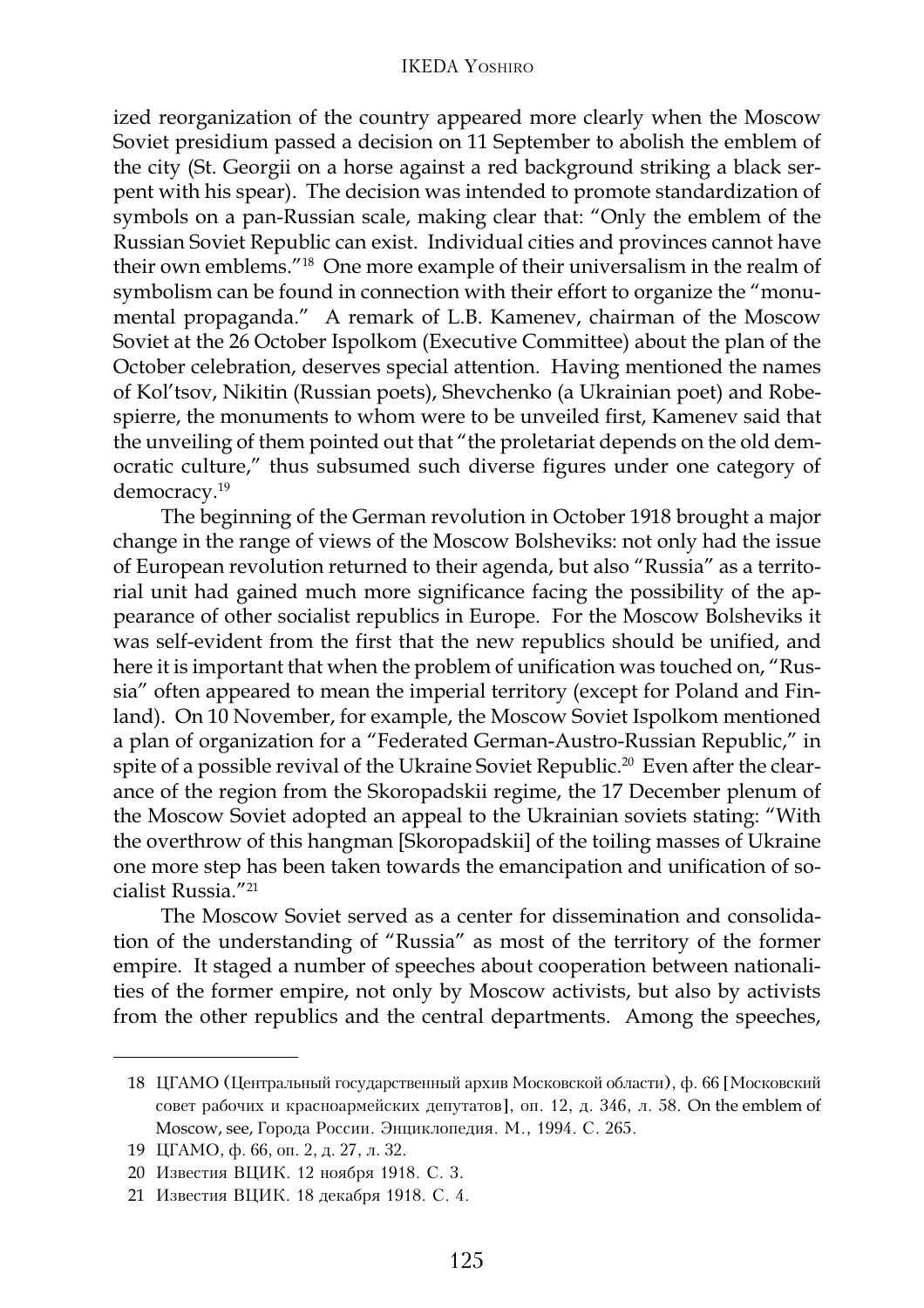one made on 11 March by the famous propagandist L.S. Sosnovskii deserves special mention. His speech under the title "A trip around Russia" concerned his journey on an agitation train around Latvia, Lithuania, Belorussia and Ukraine. It shows clearly how the Bolsheviks' ambition to reorganize society along a common standard had reduced their sensitivity to the relevance of ethnic differences:

[The train] had to become a tie between the peoples of Latvia and Lithuania, who had been cut off from the Workers' and Peasants' Russia. It had to be a living link between us and them, and we strove to symbolize externally that Russia for them. All the painted cars, every side of which was something new and unprecedented to them, were tempting and attractive. $22$ 

From his announcement about the plan for approaching trips to the Donets Basin, the Northern Front, the Volga and the Urals, it appears that for him all of those destinations were constituent parts of the Workers' and Peasants' Russia. The representation of a comprehensively reunified communist Russia was thus actively propagated to the Moscow Bolsheviks.

Then, what kind of outside world did they picture beyond the borders of this imagined Russia? The communist movement in the European countries was just a part of the outside world, which proved to be for the most part hostile to the Bolshevik regime. At the core of this hostile world stood, together with the imperialists, the Social Democrats of the Second International. Consideration of the Bolsheviks' attitude toward them helps us to understand better the characteristic features of the Bolsheviks' world outlook and the place of Russia in it. Special attention should be paid here to an episode in the early months of 1919, involving an abortive plan of the European Social Democrats to send a delegation to Soviet Russia. It evoked an intense response especially from the Bolsheviks of Moscow, where the delegation was due to visit. It is not surprising that they found this visit a chance to demonstrate their own correctness to the working masses of the city. At the 26 February MK plenum, G.Ia. Belen'kii stated that "at meetings we must give Kautskii and Co. the opportunity to make speeches, and after that let comrade Lenin crush them." The MK adopted a resolution to this effect.<sup>23</sup>

However, there were different voices among the Moscow Bolsheviks which expressed a hope that the delegates would come to understand their problems. First of all, at the 22 February Ispolkom meeting Kamenev stated:

We must discredit them in the eyes of the working class. On the other hand, we must give them every chance to be convinced in practice that we don't eat people, that we are a proletarian party, which under the most difficult conditions is partly realizing the program they wrote themselves before they dulled their pen against the imperialist governments.<sup>24</sup>

<sup>22</sup> Стенографические отчеты Московского совета рабочих и красноармейских депутатов. 1919. № 8. C. 117-120.

<sup>23</sup> ЦАОДМ, ф. 3, оп. 1, д. 100, л. 37, 40.

<sup>24</sup> ЦГАМО, ф. 66, оп. 19, д. 67, л. 120.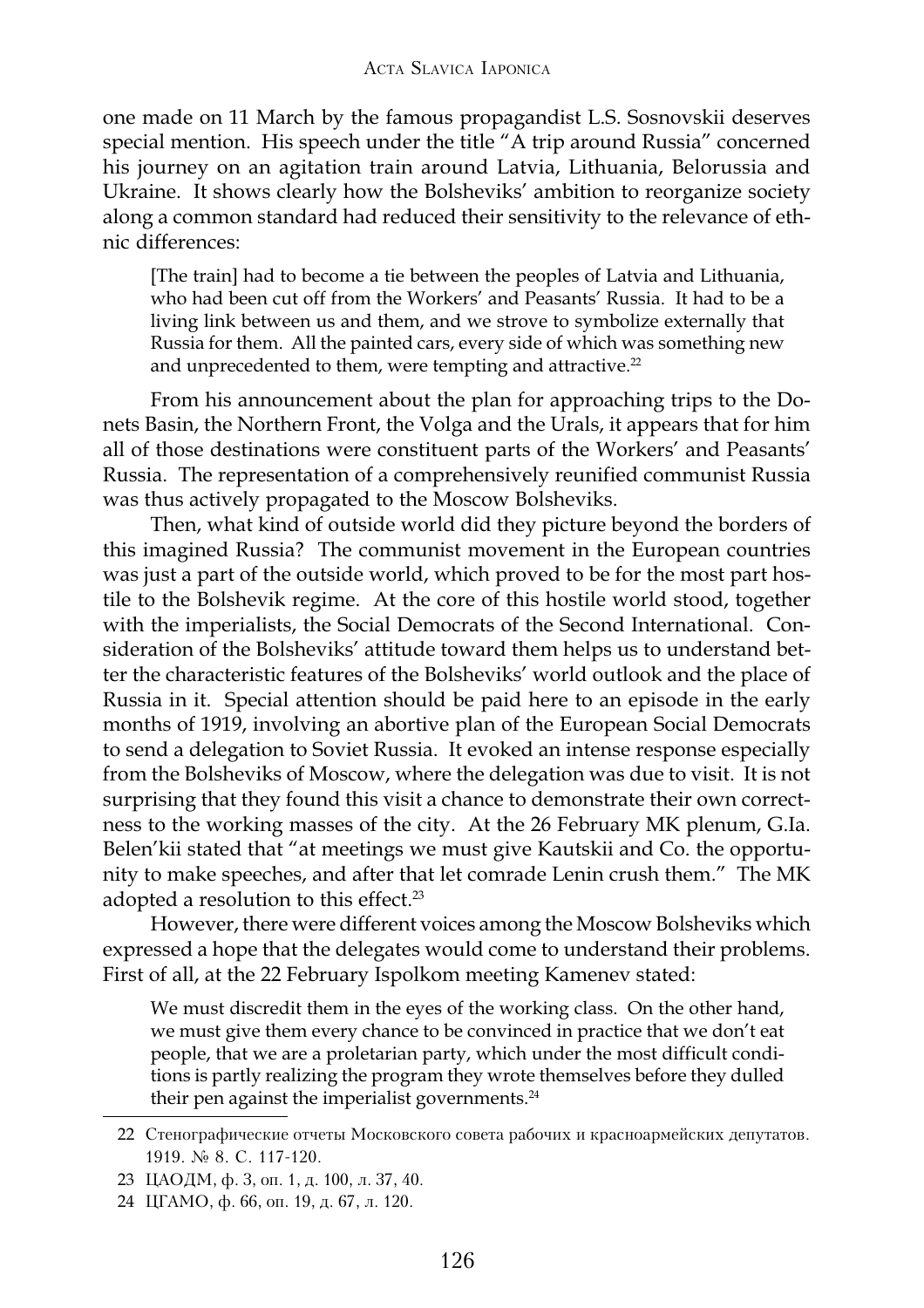Kamenev was not an exception. For example, a general meeting of the Bolsheviks of Butyrskii raion blamed the "traitors to the mission of the proletariat," but simultaneously resolved to "express a hope that among the delegates there were people who would understand the necessity of the workers' and peasants' power in Russia for the sake of the victory of world socialism."25 These statements reflected a lingering feeling of kinship with the Western social democrats among the Moscow Bolsheviks. It might be said that this feeling helped them to find their own position in a world in crisis, because it made the European Social Democrats not heathens, but renegades, thereby heightening the moral authority of their own regime. It happened that the relationship between Russian communism and Western social democracy reproduced the one between the Russian Orthodox Church and Western Christendom.

The dichotomy between Russian communism and Western social democracy was institutionalized by the establishment of the Comintern. Gathering representatives from many European states in the Kremlin did not necessarily blur the centrality of the Russian party in the world communist movement before the eyes of the Moscow Bolsheviks. Reporting on the Congress of the Comintern at the 4 March MK plenum, Belen'kii related the words of Albert, the representative of Germany, that "the upheaval [*perevorot*] of Germany did not have such significance as in Russia." The MK secretary, V.M. Zagorskii, also conveyed the words of the representative of Austria, Gruber, that "the Austrian communist party independently had put forward those tactics, which were of the Russian communist party." Moreover, the establishment of the Comintern also seems to have promoted the notion among the Moscow Bolsheviks that it was "Russia" understood as the territory of the former empire that represented them in the international arena. Zagorskii called the representatives of Ukraine and Belorussia simply "Russian national minorities" (*russkie natsional'nye men'shinstva*).26

This attitude of neglect toward the official independence of the non-Russian Soviet republics found its resonance in the indifference of the MK to the theoretical problem of self-determination of nations, which was hotly debated immediately after the Comintern congress at the eighth party congress in connection with the revision of the party program. The central antagonists in the debate were Lenin, who insisted on the permission of national self-determination as a party principle within the national problem, and Bukharin, who sought to restrict the right of self-determination only to the working class of each state. The latter made a report at the 8 March MK plenum about the congress and explained their difference of view about the revision of the program, including the matter of the national problem, remarking that he was "an opponent of selfdetermination of nations, because it means the recognition of rights for the

<sup>25</sup> Правда. 12 марта 1919. С. 3. See also a resolution of the Sushchevsko-Mar'inskii raion Soviet Ispolkom (Известия ВЦИК. 4 марта 1919. С. 4).

<sup>26</sup> ЦАОДМ, ф. 3, оп. 1, д. 100, л. 45.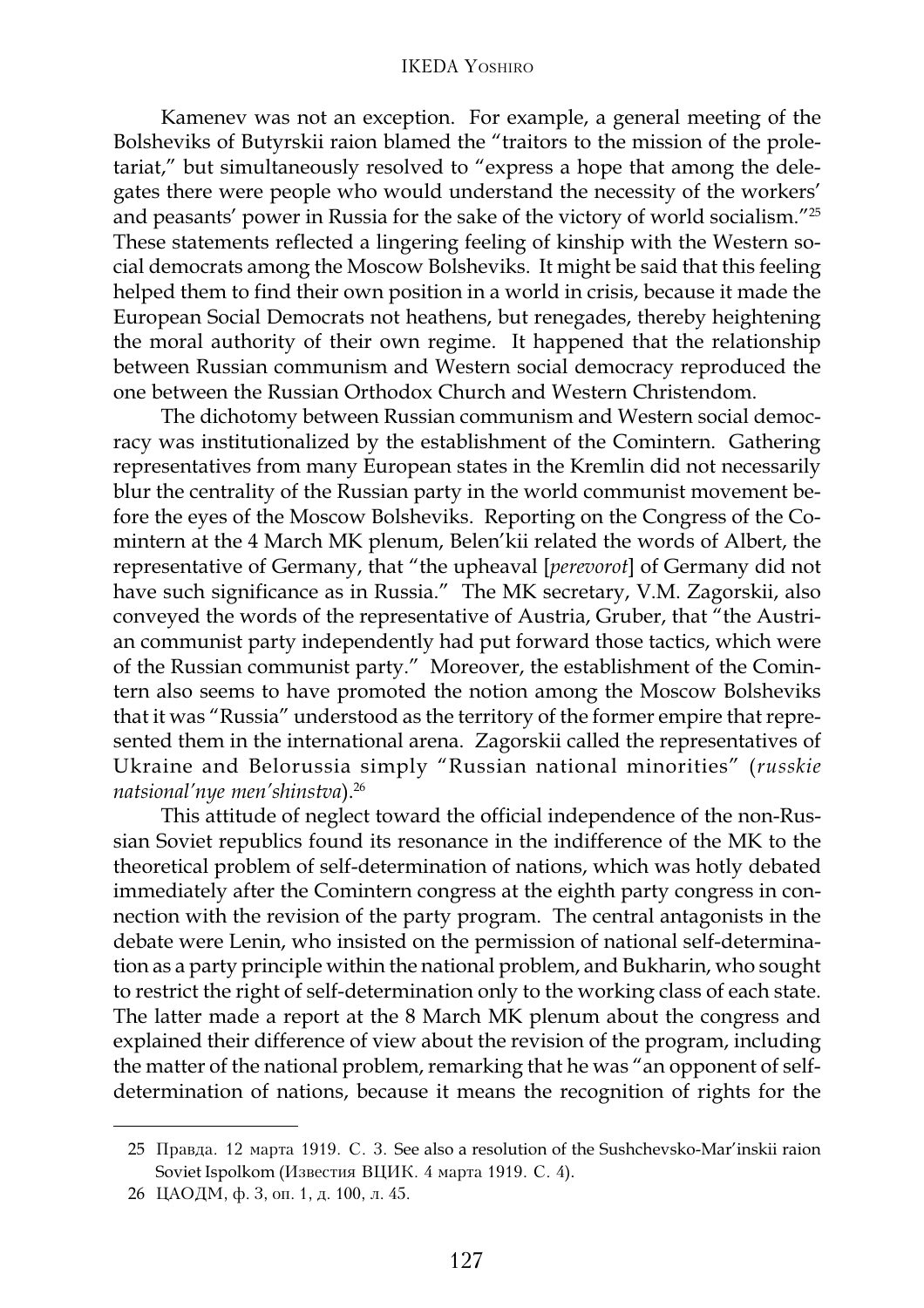Constituent Assembly. I put forth the following formula: 'the right of the toiling people for self-determination'." However, after Bukharin's report the members of the MK, inquiring about the other point under dispute, that is, the revision of the introduction of the program, did not, at least judging from the protocol of the plenum, turn their attention to the problem of national self-determination $27$ 

Thus, the documents of the Moscow Bolsheviks from the winter of 1918 to the spring of 1919 show us that particular views of "Russia" clearly existed among them. It was Russia embracing most of the former imperial territory and unified by communism. This view of "Russia" was sustained by the relative indifferent attitude to the national problem in general among the Moscow Bolsheviks. In a word, this was a revised Russian empire integrated by the non-ethnic idea of communism, not the ethnically revived Russian (*russkaia*) empire which appears from the argument of Agurskii. In the following section, I will show that the internal party activities of the Moscow Bolsheviks corresponded well to this representation of "Russia."

## **2. THE ETHNIC ASPECT IN PARTY ACTIVITIES IN MOSCOW**

Moscow was a *russkii* city. In 1912 the ethnic composition of its inhabitants was: Russians (*russkie*) including Belorussians 95.3 (percent), Ukrainians 0.2, Poles 1.0, Latvians 0.2, Germans 1.3, Armenians 0.2, Jews 0.4, Tatars 0.6, and others 0.8. Even after the years of war and revolution this Russian majority was sustained, though the percentage of Jews had increased significantly at the expense of the Russians, and this had clearly worsened the mood of the Russian populace of the city against them. In 1920 the ethnic composition of the city was: Russians 84.8 (percent), Ukrainians 0.2, Belorussians 0.3, Poles 1.4, Latvians 0.9, Lithuanians 0.4, Germans 0.6, Armenians 0.2, Jews 2.7, Tatars 0.2, and others 7.4.28

As compared to these figures for the inhabitants of the city as a whole, political activists included more non-Russian figures, as the ethnic composition of the members of the Moscow Soviet as of 1  $(14)$  June 1917 shows (Table 1).

After the Bolsheviks had come to power in the city, the situation in general does not seem to have changed, as the ethnic composition of the city Soviet as of February 1920 shows. Besides information of all the deputies, this table also gives the very rough outline of the ethnic composition of the Bolshevik city organization because of 1532 deputies of the Soviet, the Bolsheviks composed an overwhelmingly majority, counting 1320 (including 50 candidates and 50 sympathizers).<sup>29</sup>

<sup>27</sup> ЦАОДМ, ф. 3, оп. 1, д. 100, л. 49-50. On the debate at the party congress, see, Pipes, *The Formation*, pp. 109-110.

<sup>28</sup> Гаврилова И.Н. Демографическая история Москвы. М., 1998. С. 274. Таб. 3.

<sup>29</sup> Стенографические отчеты Московского совета рабочих и красноармейских депутатов. 1920. No 7. C. 130. I could not find information about the ethnic composition of the city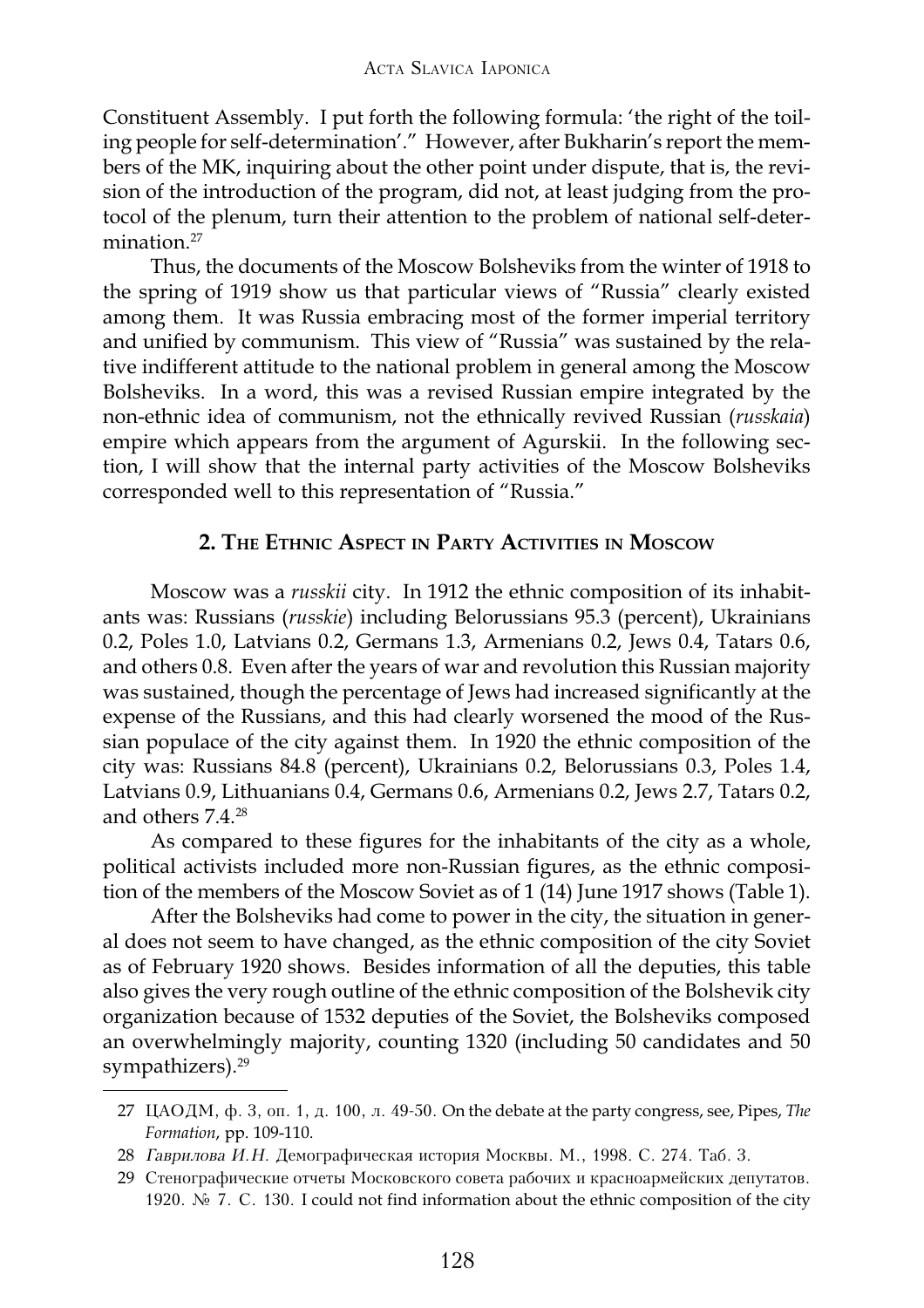|                         | Members of the<br>plenum |            | Members of the<br>Ispolkom |            | Total |            |
|-------------------------|--------------------------|------------|----------------------------|------------|-------|------------|
|                         | No.                      | Percentage | No.                        | Percentage | No.   | Percentage |
| Great-Russians          | 547                      | 87.52      | 55                         | 73.33      | 602   | 86.00      |
| <b>Belorussians</b>     | 18                       | 2.88       |                            | 1.33       | 19    | 2.71       |
| "Malorossy"[Ukrainians] | 10                       | 1.60       | $\overline{2}$             | 2.66       | 12    | 1.71       |
| Poles                   | 15                       | 2.40       | 3                          | 4.00       | 18    | 2.57       |
| Jews                    | 16                       | 2.56       | 9                          | 12.00      | 25    | 3.57       |
| Latvians                | 12                       | 1.92       | $\overline{2}$             | 2.66       | 14    | 2.00       |
| Georgians               | 3                        | 0.48       | 1                          | 1.33       | 4     | 0.57       |
| Armenian                |                          |            | 1                          | 1.33       |       | 0.14       |
| Czech                   | 1                        | 0.16       | -                          |            | 1     | 0.14       |
| Estonian                | 1                        | 0.16       |                            |            | 1     | 0.14       |
| Karelian                | 1                        | 0.16       |                            |            | 1     | 0.14       |
| Chechen                 | 1                        | 0.16       |                            |            | 1     | 0.14       |
| "Kazak"                 |                          |            | 1                          | 1.33       |       | 0.14       |
| <b>Total</b>            | 625                      | 100        | 75                         | 99.97      | 700   | 99.97      |

**Table 1. Ethnic Composition of the Moscow Soviet, 1 (14) June 1917**

**Source:** Известия Московского Совета рабочих депутатов. 17 июня 1917. С. 4.

|                 | No.            | Percentage |
|-----------------|----------------|------------|
| <b>Russians</b> | 1373           | 89.62      |
| Jews            | 63             | 4.11       |
| Latvians        | 46             | 3.00       |
| Poles           | 32             | 2.08       |
| Armenians       | 8              | 0.52       |
| Georgians       | $\overline{2}$ | 0.13       |
| "Malorossy"     | 3              | 0.19       |
| Germans         | 3              | 0.19       |
| Greek           | 1              | 0.06       |
| <b>Swiss</b>    |                | 0.06       |
| <b>Total</b>    | 1532           | 99.96      |

### **Table 2. Ethnic Composition of the Moscow Soviet, Feb. 1920**

**Source:** Стенографические отчеты Московского совета рабочих и красноармейских депутатов. 1920. № 7. С. 130.

party organization in the years of the civil war. The membership of the Moscow party organization was 20,000 in May 1918, 17,000 in March 1919, and 38,000 (including 4000 candidates) in March 1920. Richard Sakwa, *Soviet Communists in Power: A Study of Moscow during the Civil War, 1918-21* (New York, 1988), p. 135, table 5.1.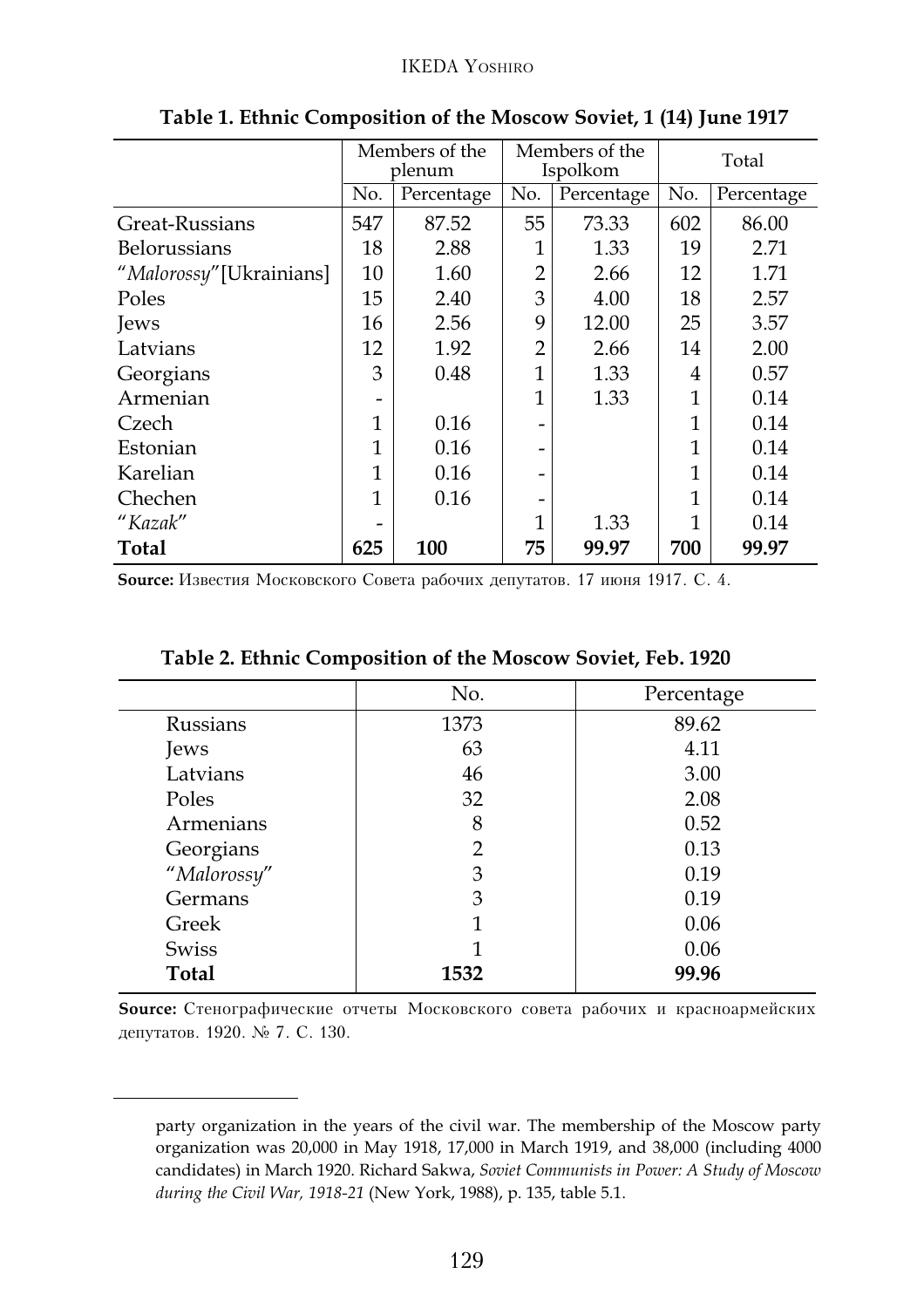Notwithstanding the noticeable presence of non-Russian activists among the Moscow Bolsheviks, the formation of party ethnic sections had made little progress until the autumn of 1918. Only with the defeat of Germany in the World War and the withdrawal of its troops from the western areas of the former empire, did the organization of the regular ethnic sections become an important issue for the Moscow Bolsheviks because of the sudden growth of non-Russian activists departing to their homelands. First, the TsK had undertaken control over the movement of non-Russian activists through the Orgbureau, which was set up at the TsK plenum of 16 January 1919 to centralize the overall distribution of local activists.<sup>30</sup> As one of its first acts, the Orgbureau immediately responded to the uncontrolled movement of the non-Russian communist groups. On 22 January it decided to propose that they not recall their countrymen from work in Russia without the knowledge of the TsK.<sup>31</sup> Then, the Orgbureau made clear its principle about the control of the movement when it refused on 6 February a petition from the party's Belorussian section in Moscow requesting that Belorussians attending propaganda courses in Tambov not be sent to the Southern Front; the Orgbureau insisted that "the standard procedure for redistribution of workers" had to be applied to them, thus subordinating particular ethnic interests to the all-party interests.<sup>32</sup>

In the Moscow party organization the same principle had been applied. For example, in January 1919 the IK MK decided that all members of the party's Moslem section in the city had to belong to one of the raions and the section itself should be registered as a cell in Zamoskvorech'e raion.<sup>33</sup> Then, an MK meeting on 15 February maintained that all ethnic groups in the city should adopt the method of organizational links common to all party organizations, $34$ thus emphasizing the application of "the standard procedure for redistribution of workers" to ethnic sections.

Of course, the existence of ethnic party groups itself indicates that the MK recognized ethnic groupings among party members. In reality, the city party organization had not been spared ethnic conflicts. For example, M.I. Latsis, who was once a leading Latvian activist in the city and then became one of the central figures in the VChK (All-Russian Commission for the Struggle Against Counter-Revolution, Speculation and Corruption), remembered the activities of his Latvian social-democrat group of the University of Shaniavskii on the eve of the World War. According to him, in the student party cell of the university, "its various national components" had not tied with each other, "the Latvian part of the cell felt timid before the Russian audience," so "an independent cell

<sup>30</sup> Известия ЦК КПСС. 1989. № 6. С. 174-175.

<sup>31</sup> Известия ЦК КПСС. 1989. № 6. С. 176.

<sup>32</sup> Известия ЦК КПСС. 1989. № 7. С. 148.

<sup>33</sup> ЦАОДМ, ф. 3, оп. 1, д. 102, л. 3. In the minutes was written simply "January 1919" by someone's hand.

<sup>34</sup> ЦАОДМ, ф. 3, оп. 1, д. 100, л. 25.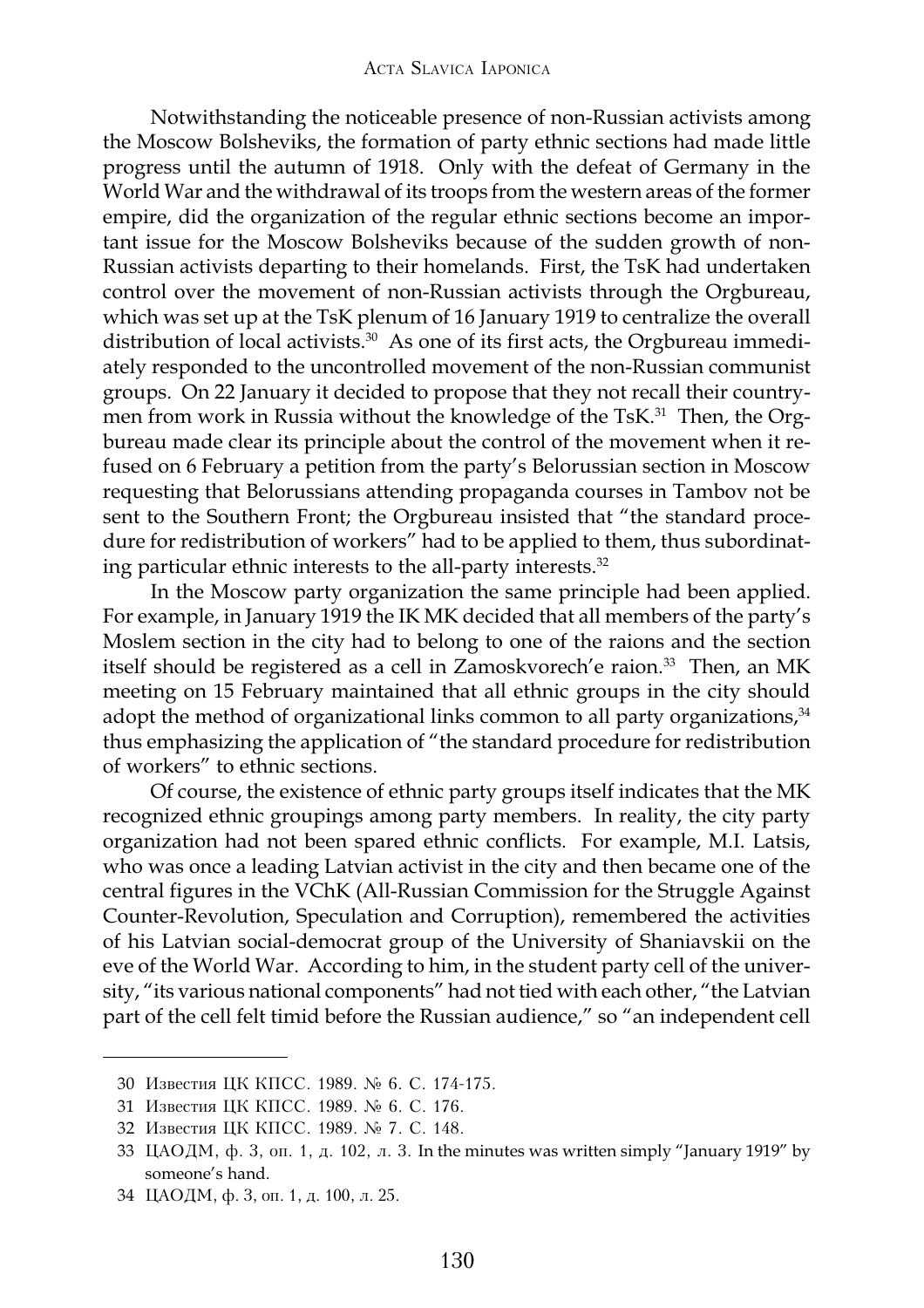was formed from the Latvian part and links with Russian comrades and other nationalities were sustained by individual comrades." Then, already after the breakout of the War, because of negligent checking of the membership in Russian party groups of the city, "we began to consider the Russian [*russkaia*] organization as an incidental crowd of people."35 After this, the Latvian cell seems to had sustained an independent voice in the Moscow party organization, which was shown from the fact that at the MK meeting held on March 22, 1920 the representative of Gorodskoi raion, Latsis (I could not confirm if this was the same Latsis) made a demand to give the raion one more seat in the MK than determined in the regulations because "two foreign groups and the Latvian section are registered to the raion, and many number of passing activists too," a demand that was approved.<sup>36</sup>

A far more remarkable conflict aroused by the ethnic aspect in the Moscow party organization concerned Jews. Special attention should be paid in this connection to a controversy among the city party activists in May 1919. This controversy broke out between the MK and the party faction of the Moscow Soviet on the matter of the definition of each competence.37 During this controversy one major anti-MK oriented Soviet activist, A.V. Radzivillov, was said to appear drunk in public and remark that "our state is ruled only by Jews [*zhidy*]." Indeed, many leading figures in the MK at that time were Jews, such as Piatnitskii (Tarshis), Belen'kii, and the MK secretary Zagorskii (Lubotskii), a staunch opponent of the Soviet party faction. Afterward the court of honor concluded that "comrade Radzivillov is suffering from nerves and must be given the possibility to receive medical treatment."38 This episode suggests the existence of underlying anti-Jewish feeling on the part of the Moscow Bolsheviks.

Nevertheless, the ethnic aspect of the city party life essentially did not affect the activities of the Moscow Bolsheviks. The representatives of ethnic sections had seldom made any special "ethnic" demands in the MK; they played their part first of all as Bolsheviks, without considering ethnicity. It is remarkable that in February 1920, in connection with the formation of sections for the "national minorities" (*natsional'nye men'shinstva*) under the agitation-propaganda section of the MK, the MK secretary A.F. Miasnikov got permission from the MK "for registration of the comrades from other nationalities" to include in the questionnaire (probably for registration of party members) an item of nationality, a proposal indicating that until then the MK had not been paying much

<sup>35</sup> Лацис М. Подпольная работа в Москве (1914-1915) // Пролетарская революция. 1925. N<sub>2</sub> 10(45). C. 180, 187.

<sup>36</sup> ЦАОДМ, ф. 3, оп. 1, д. 156, л. 39.

<sup>37</sup> On this controversy, see, Икэда Ё. Феномен советского бюрократизма в годы гражданской войны // Академик П.В. Волобуев. Неопубликованные работы. Воспоминания. Статьи. M., 2000. C. 360-362.

З8 ЦАОДМ, ф. 3, оп. 1, д. 100, л. 110об.; д. 102, л. 34.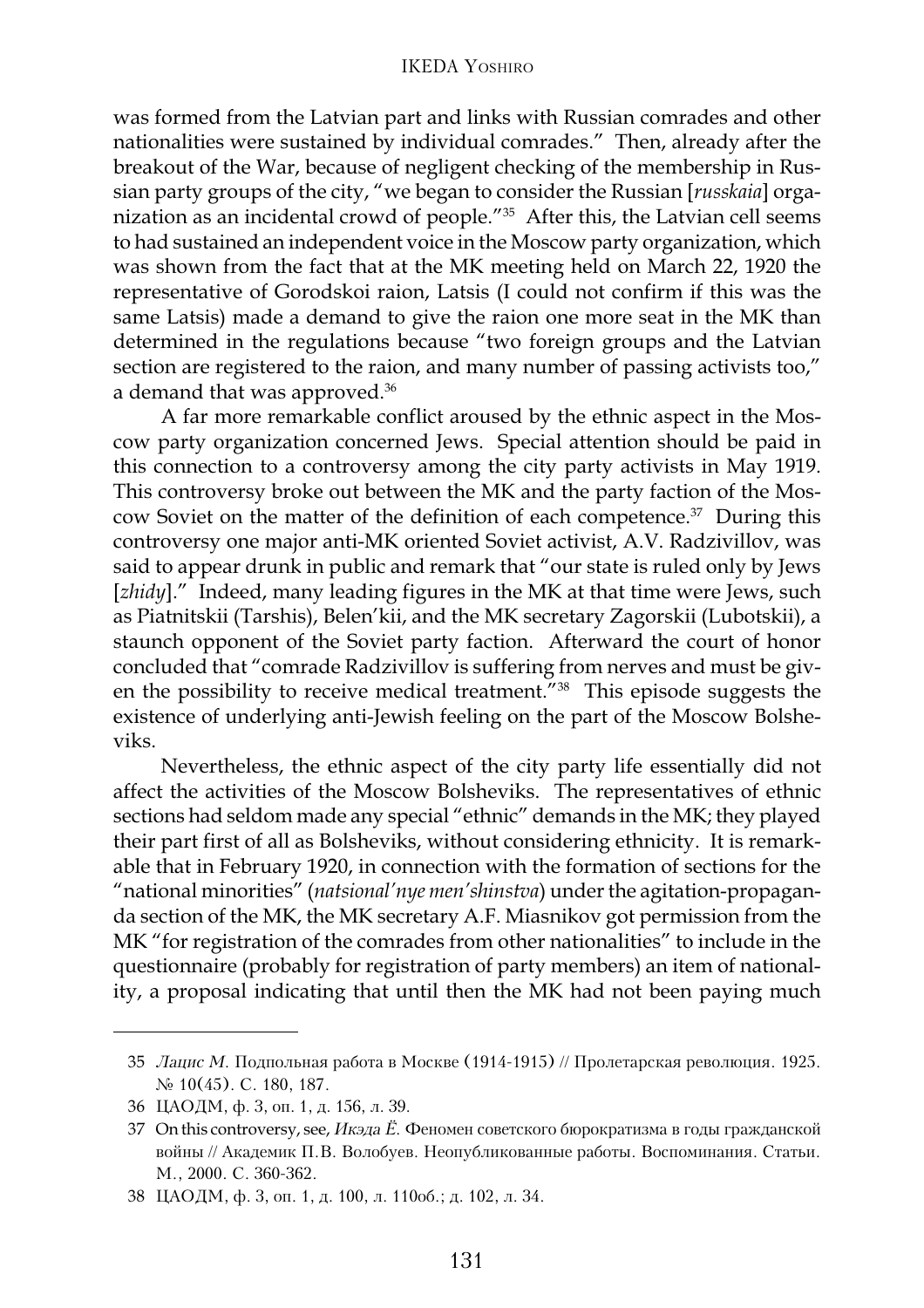attention to the ethnicity of each communists in the city.<sup>39</sup> The agitation sections themselves had not been connected with the Moscow party life organically because they concerned only ethnic groups with their homelands outside Soviet territory, and their organization, including those of the Baltic nations, was very poor.<sup>40</sup> In this way, the organization of non-Russians Bolsheviks had remained marginal and supplemental to the city party organization. This situation well corresponded to the Moscow Bolshevik views of non-ethnically unified "Russia."

What, then, was the attitude of the Moscow Bolsheviks to activists from the non-Russian regions? This question sheds light on their understanding of Soviet "Russia." In order to answer the question, it is helpful to turn our attention to an incident in Moscow in September 1919: an influx into the city of Ukrainian activists, who had fled from Denikin' troops after the downfall of the Soviet regime there.

Many of them, in particular the second and the third class activists, wanted to move on to the Urals and Siberia, and actually succeeded in doing so. Their uncontrolled movement and poor political quality made serious trouble for the activists of the central departments and the city. One author in "Pravda" of 30 August lamented that many of the activists from Ukraine were just seeking a good place to "gobble up," even indulging in lying about their past, such as "I had been in the party from 1908" or "I had lived exactly in Narym [in exile]" in order to get a mandate to go to Siberia as a high official.<sup>41</sup> Another author reported a communist from Ukraine and his "comrade" SR also from that land talking in a friendly manner on the streets of Moscow about "how commissars here are traveling around in automobiles," and "what is going on at the Sukharevka [black market]: how much bread, rubber and textiles are there?" The author argued, in apologetic tone, that most of the activists from Ukraine were peasants and had not yet mastered how to begin constructing Soviet power.<sup>42</sup>

In fact, the central departments themselves were in part responsible for the uncontrolled movement of those activists, because several departments, especially the People's Commissariat for Food, sent them to Siberia as their own agents. In the middle of August, the TsK tried to control the situation by asking all party organizations and departments not to send activists to Siberia without applying for permission from the Orgbureau.<sup>43</sup> The VTsIK (All-Rus-

<sup>39</sup> ЦАОДМ, ф. 3, оп. 1, д. 156, л. 29.

<sup>40</sup> Отчет Московского комитета Р.К.П. за январь 1921 года. М., 1921. С. 38-46. Even the Latvian agitation section had much shrunk as a result of mobilization and the return of activists to the homeland. In January 1921 there was not a separate Latvian party cell in the city.

<sup>41</sup> В.К. Просим не беспокоиться // Правда. 30 августа 1919. С. 1.

<sup>42</sup> *Мужик (Т. Дудкин)*. Кто позаботится // Правда. 6 сентября 1919. С. 2.

<sup>43</sup> Известия ВЦИК. 17 августа 1919. С. 1.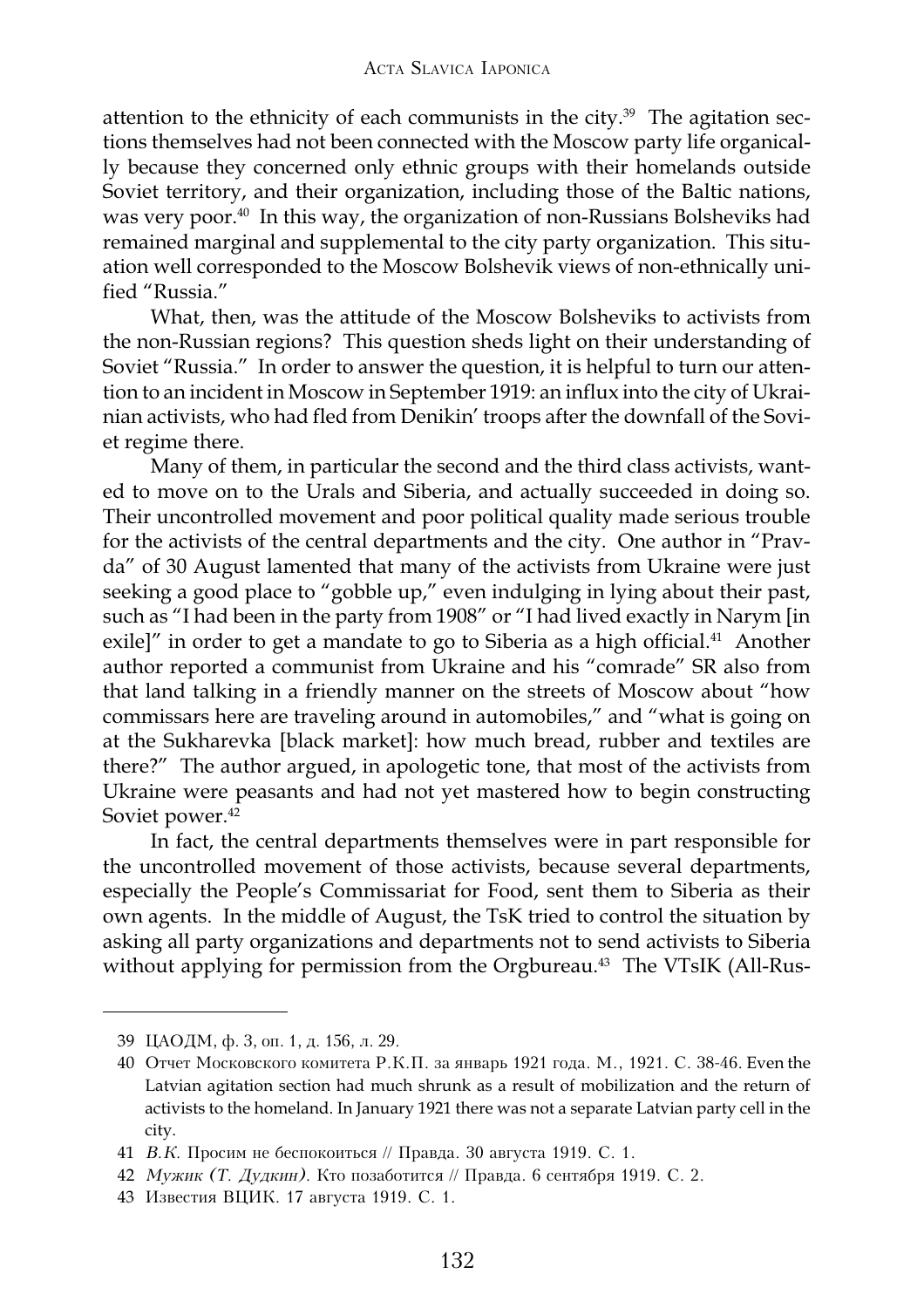sian Central Executive Committee) also published in *Izvestiia VTsIK* on 6 September an order prescribing that all People's Commissariats and departments in Moscow coordinate their activity with the TsK concerning the adoption of activists from Ukraine, Lithuania and Belorussia.<sup>44</sup> However these decisions did not have a successful result.

The MK discussed the problem on 20 September. The discussion vividly shows the view that the leaders of the Moscow Bolsheviks had of the evacuated activists. L.S. Rivlin opened the discussion, saying that only one person was working in a commission for registration of the Ukrainians under the People's Commissariat for Internal Affairs, that "the Ukrainians are too often snubbed in the raions. We need to distribute them properly to the raions and to look after them." Zagorskii said more pungently: "The arriving Ukrainians are actually snubbed here, but we have to confess that in most cases they deserve to be. If people come to you who instead of talking about work talk about clothes, automobiles for transporting goods, talk that they had been dispatched to work necessarily in the ChK and so on, it's understandable that they can't win confidence." I.V. Tsivtsivadze agreed with him. "At first the material condition of the Ukrainians was really hard, but now they have been supplied with better clothes than the rest of us by the Food Department [of the Moscow Soviet]." S.I. Filler also mentioned that: "these people are in most cases impudent and unfit for serious work. I think it would be better to send at least part of them away from Moscow." Having refused this suggestion, Piatnitskii was also anxious about the poor political quality of those activists. "On the contrary, under no circumstances must we let them go out to the countryside, where they will be out of control." He blamed the People's Commissariat for Food for sending the Ukrainians to Siberia without reference to the TsK. At the end of the discussion the MK decided to set up a new commission for registration of the Ukrainians consisting of one representative each from the MK, the Moscow Trade Union Council and the Ukrainian party's TsK, and to send the Ukrainians to the raions of the city.45

These remarks were undeniably colored by an underlying contemptuous attitude to Ukrainians, recognizable from the fact that they lumped together the diverse group of arriving activists under the term "Ukrainians" (*ukraintsy*). In reality many of the disreputable refugees were not native Ukrainians, as was well known to the Moscow Bolsheviks from a report on the situation in Ukraine before the collapse of the Soviet regime. Having fled from there, at the 12 September MK plenum, Ia.Kh. Peters remarked: "From the North the most unreliable people had gone there [Ukraine], in order to eat white bread. Their activities had set the workers and peasants of Ukraine against the Soviets."46

<sup>44</sup> Декреты Советской власти. Т. 6. М., 1973. С. 108-109.

<sup>45</sup> ЦАОДМ, ф. 3, оп. 1, д. 101, л. 62об., 67.

<sup>46</sup> ЦАОДМ, ф. 3, оп. 1, д. 101, л. 56об.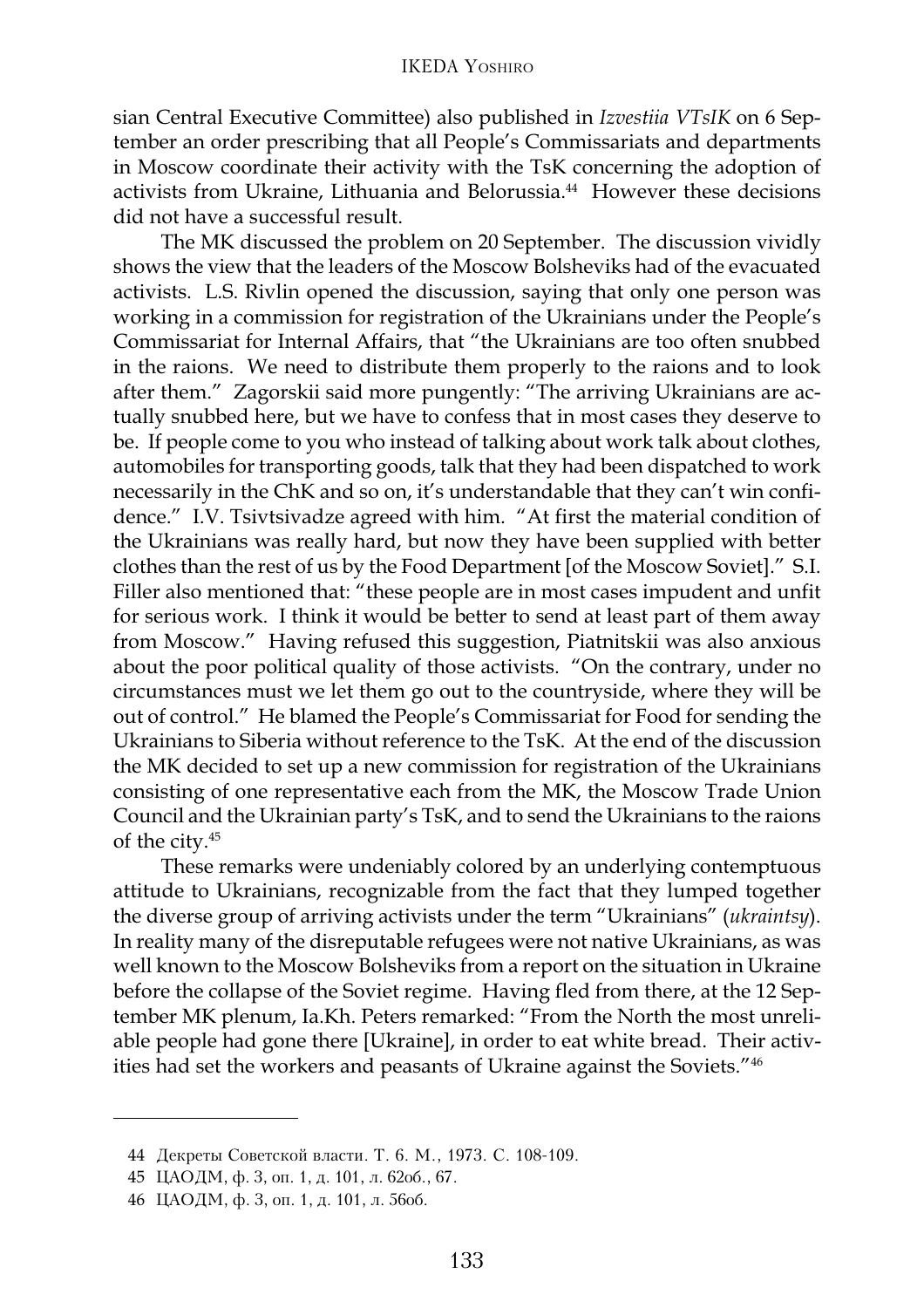However, the contemptuous attitude of the MK was turned not so much to ethnic Ukrainians as to the region. In this connection an article of a leading Ukrainian activist, Ia.A. Iakovlev, published in "Pravda" on 5 October is noteworthy. He wrote indignantly: "Every *chinovnik* [bureaucrat] of the cadres of the Soviet bureaucracy considers it his right to cast slurs on the Donets miners, the Ekaterinoslav or Kharkov workers who have turned up in Moscow as a result of one circumstance or another, labeling them all as 'Ukrainian deserters'." Importantly enough, all these places mentioned by Iakovlev were located on the left bank of Ukraine, and most of the workers there had to be ethnic Russians or Russified Ukrainians (Iakovlev himself was a leader of the "right" current of the Ukrainian communists which operated with the support of Russian workers from those places and had a negative attitude toward the independence of Ukraine).<sup>47</sup> If so, the Moscow Bolsheviks and the officials in the central apparatus showed their contemptuous attitude not toward ethnic Ukrainians but the region of Ukraine as a periphery. This attitude toward Ukraine as a peripheral region had become noticeable again at the 24 September 1920 MK plenum where the composition of its Bureau (renamed IK) was debated. There Kamenev opposed the candidacy of M.S. Boguslavskii, who once played an active role in the civil war in Ukraine, then was appointed by the TsK to lead the printers' union in Moscow. Kamenev remarked: "He has to prove himself in Russia first in the Committee [MK] in order that other comrades may be convinced that he is not just an agitator, but also a prominent organizer and political figure." Though T.V. Sapronov, who was a comrade of Boguslavskii as a Democratic Centralist and had an experience of working with him in Kharkov, had introduced his activities in Voronezh, Kharkov and Moscow in order to defend his candidacy, the plenum rejected Boguslavskii.<sup>48</sup>

Thus, the ethnic aspect had not played a major part in the activities of the Moscow party organization in the years of the civil war. The ethnic communist sections remained secondary to the non-ethnic main body of the city party organization. At least judging from their attitude to Ukrainian activists, the discriminative attitude of the MK toward activists of the non-Russian parts of the former empire was not directed to their ethnicity itself, but to the peripheral feature of their region. All these specialties of the activities of the MK show more distinctly the outline of their views of "Russia" as united by communism and embracing much of the imperial territory, where the core of the Great-

<sup>47</sup> Яковлев Я. Надо разбираться // Правда. 5 октября 1919. С. 1. On Iakovlev, see, Деятели СССР и революционного движения России. Энциклопедический словарь Гранат. М., 1989. C. 782-783. On rival currents in the Ukrainian party activists, see, Pipes. *The Formation*, pp. 126-136. On the compositions of the workers on the left bank of Ukraine, see, Nakai Kazuo, *Soveto minzoku seisaku shi. Ukuraina 1917-1945* [*A History of the Soviet Nationality Policy. Ukraine 1917-1945*] (Tokyo, Ochanomizu Syobo, 1988), p. 162.

<sup>48</sup> ЦАОДМ, ф. 3, оп. 1-а, д. 6, л. 66. On Boguskavskii, see, Деятели СССР. С. 35-42. On Sapronov, see, Очерки истории коммунистической партии Украины. Киев, 1964. С. 288.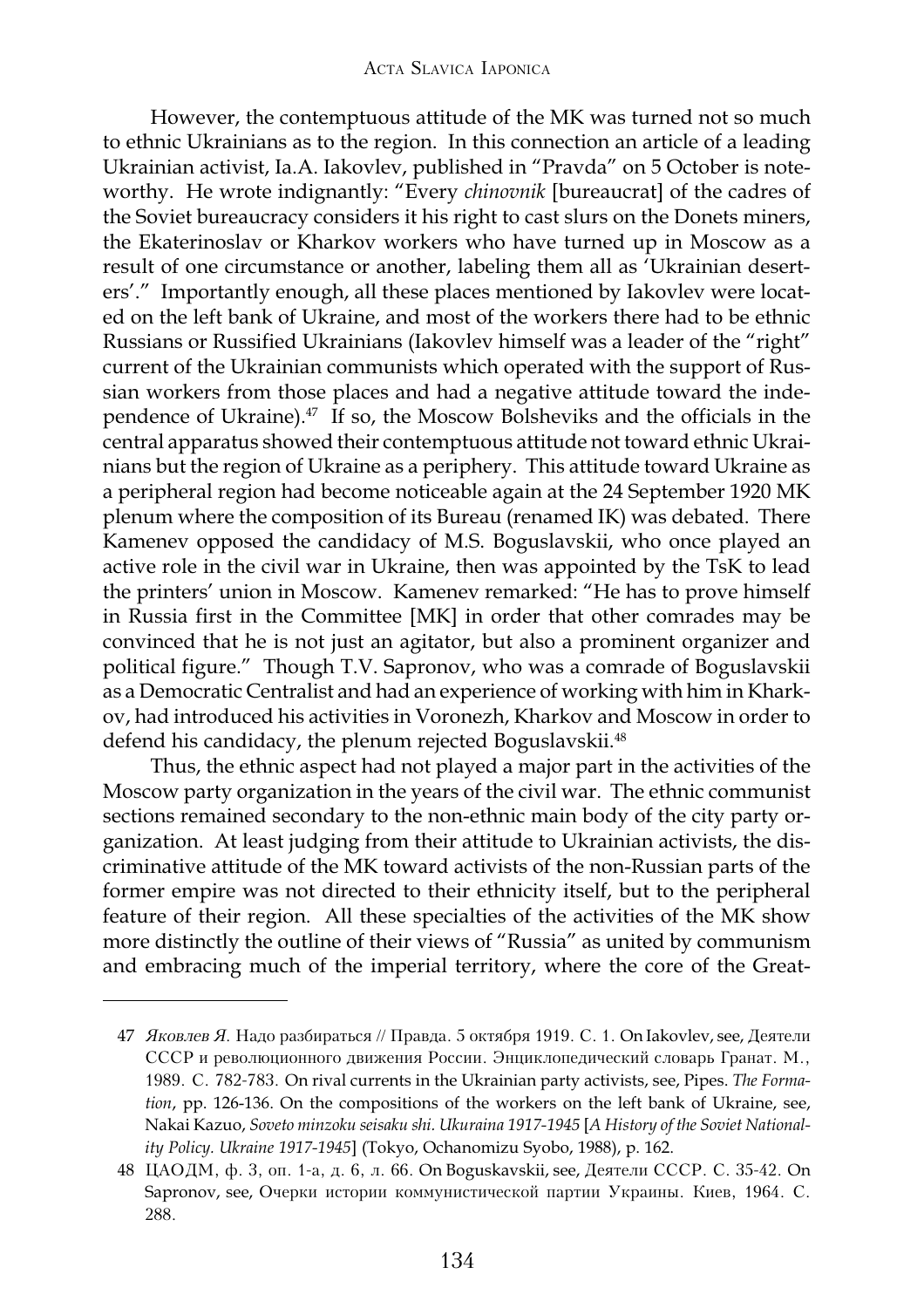Russian land composed the center and the non-Russian regions the peripheries.

What "objective" conditions, then, lay behind their views of "Russia"? In the last section, I will analyze this problem.

## **3. CENTRALIZATION OF ADMINISTRATION AND THE BOLSHEVIK VIEWS OF "RUSSIA"**

In the years of the civil war, several factors promoted the centralization of Soviet administration of the republics, thereby consolidating among the Moscow Bolsheviks their views of "Russia" as embracing the vast territory of the former empire. Among these factors, military mobilization and food provision were the most critical.

Regarding military mobilization, it is sufficient to mention that carrying out such mobilization on an imperial-wide scale had marginalized in the eyes of the Moscow Bolsheviks the significance of individual ethnic formations in the peripheries. Such marginalization was conducted through a series of military reports made by activists from the front to the audience of the capital. Especially interesting was a report made by a well-known army communist, S.I. Gusev, at the 21 June 1919 MK plenum. First of all, he underlined there the disorganized nature of the armies of the non-Russian republics:

From Petrograd to Odessa, on our side, a whole series of individual national armies exist without unity of command and of provision. These national armies are operating uncoordinatedly, parts of individual detachments don't carry out orders of the Front. [...] Our task is to unify these uncoordinated national armies into a whole. [...] The Lithuanian and the Belorussian armies don't constitute sufficiently organized fighting forces. The Ukrainian army is a chaotic mass.

For Gusev, then, each component of the former empire had lost its specific individuality before the perspective of the world revolution: they were all just objects of utilization for the great cause.

In the Urals and Siberia the mood of the masses is very good now. We must take advantage of it, advancing as far as possible and seizing whatever possible from the Siberian resources. On the contrary, in Ukraine the mood is extremely counter-revolutionary, there we should not go so far now. [...] We exploited Ukraine, now we will exploit Siberia. In a word, we will have been maneuvering in order to somehow hold out until the arrival of help from the West.

The report was supplemented by answers to questions from the floor, in which Gusev once again emphasized the unreliability of the national formations with the example of Lithuanian troops being scattered after they had reached their homeland.49

<sup>49</sup> ЦАОДМ, ф. 3, оп. 1, д. 101, л. 106.-306.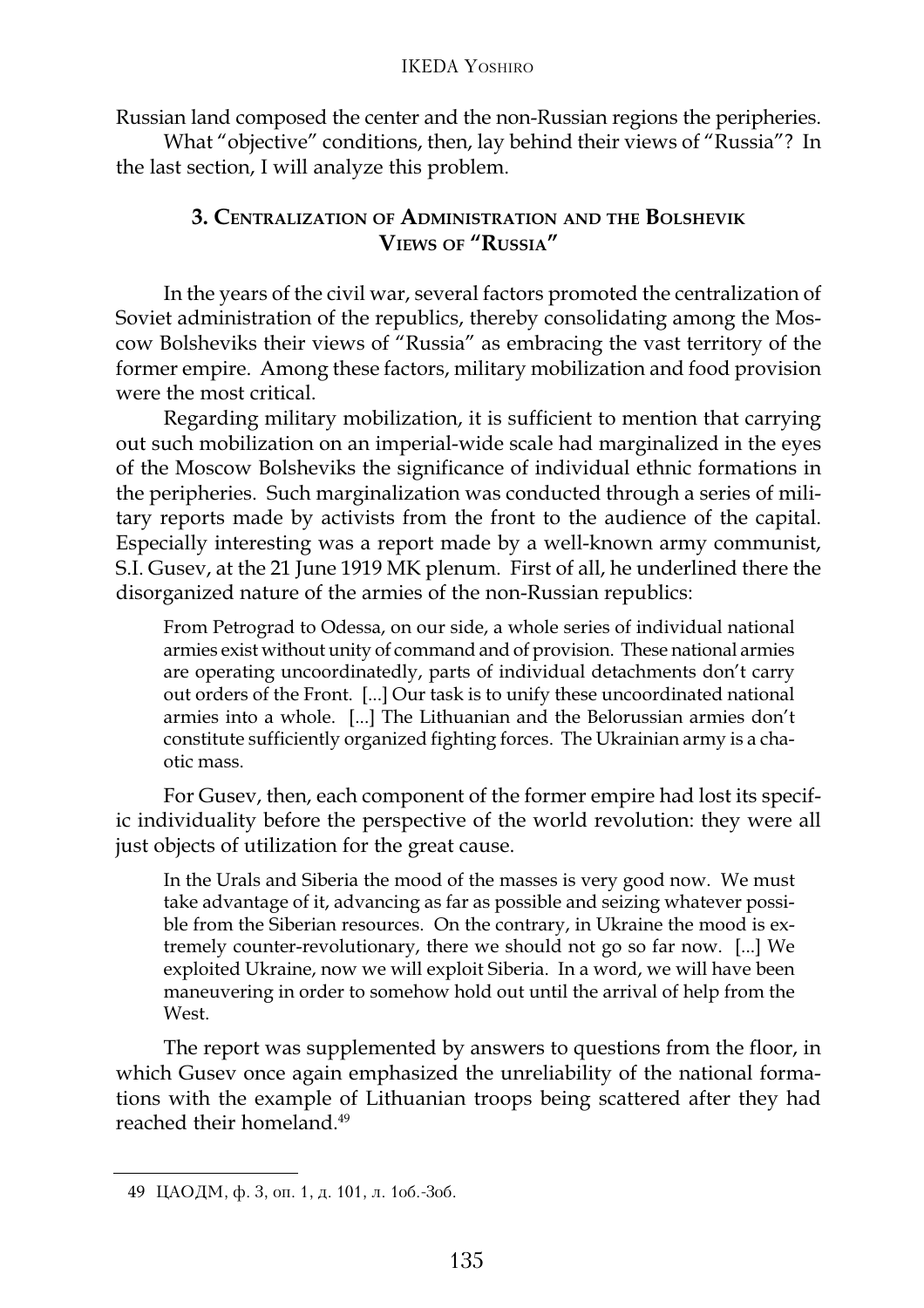The necessity of bringing food to the capital had contributed as much as military mobilization had in consolidating the Moscow Bolshevik views of "Russia" as unified on the scale of the former empire. On this matter the relationship between the RSFSR and Ukraine was crucial.

After the collapse of the Skoropadskii regime in December 1918, the Soviet Russian Government and the Moscow Bolsheviks pinned their hopes on Ukraine for improvement of the food situation of the capital and the country in general. The Moscow Soviet presidium had hastily begun to send food detachments there, and according to a report of the Ukrainian People's Commissar for Food, A.G. Shlikhter, at the 25 March 1919 Moscow Soviet plenum, 2700 workers from Moscow were already operating in various parts of Ukraine.<sup>50</sup>

The close link between the food situation in the capital and Ukraine was symbolized by the expedition of the chairman of the Moscow Soviet Kamenev there. At the end of March, the Defense Council appointed him with plenipotentiary powers to head the food expeditions to Saratov, Don and the South in order to intensify the transport of food to the hungry centers.<sup>51</sup> After the expedition to the Volga ended with little success, Kamenev departed to Ukraine in April.52 Besides food procurement Kamenev had as his tasks the consolidation and centralization of the food and other apparatus of Ukraine under the direction of the RSFSR. First, he had made an important step towards unifying the food apparatus of the two republics, a process which was already underway.53 On 27 April he dispatched a telegram to Lenin from Kiev with a proposal that the deputy People's Commissar for Food of Russia, N.P. Briukhanov, should be attached to the People's Commissariat of Ukraine in order to strengthen it, a proposal which was agreed to by the Politburo.<sup>54</sup> In another case, Kamenev reached an agreement with the Council of People's Commissars of Ukraine on the legal position of the Crimea on the lines of its direct subjection to the RSF-SR. The Politburo approved this agreement on 28 May.<sup>55</sup> In early May his importance in Ukraine had increased further as a result of his appointment for organizing military mobilization against the Grigor'ev rebellion. At the end of May, Kamenev was called to Moscow to participate directly in further decision-making on the political and military issues of Ukraine.<sup>56</sup>

<sup>50</sup> Собрание постановлений и распоряжений Московского Совета рабочих и красноармейских депутатов. № 6. М., 1919. С. 33; Шлихтер А.Г. Аграрный вопрос и продовольственная политика в первые годы Советской власти. М., 1975. С. 371.

<sup>51</sup> ЦГАМО, ф. 66, оп. 19, д. 67, л. 262-263.

<sup>52</sup> В.С. Экспедиция Л.Б. Каменева для продвижения продгрузов к Москве в 1919 году // Пролетарская революция. 1925. № 6 (41). С. 116-123; Известия ВЦИК. 13 апреля 1919. С. 3; Известия ЦК КПСС. 1989. № 12. С. 143-144.

<sup>53</sup> Известия ЦК КПСС. 1989. № 12. С. 143-144.

<sup>54</sup> B.C. Экспедиция. С. 123-126; РГАСПИ (Российский государственный архив социальнополитической истории), ф. 17 [Центральный комитет РКП(б)], оп. 3, д. 5, л. 1.

<sup>55</sup> В.С. Экспедиция. С. 128; Известия ЦК КПСС. 1989. № 12. С. 163-164.

<sup>56</sup> В.С. Экспелиция. С. 138-154.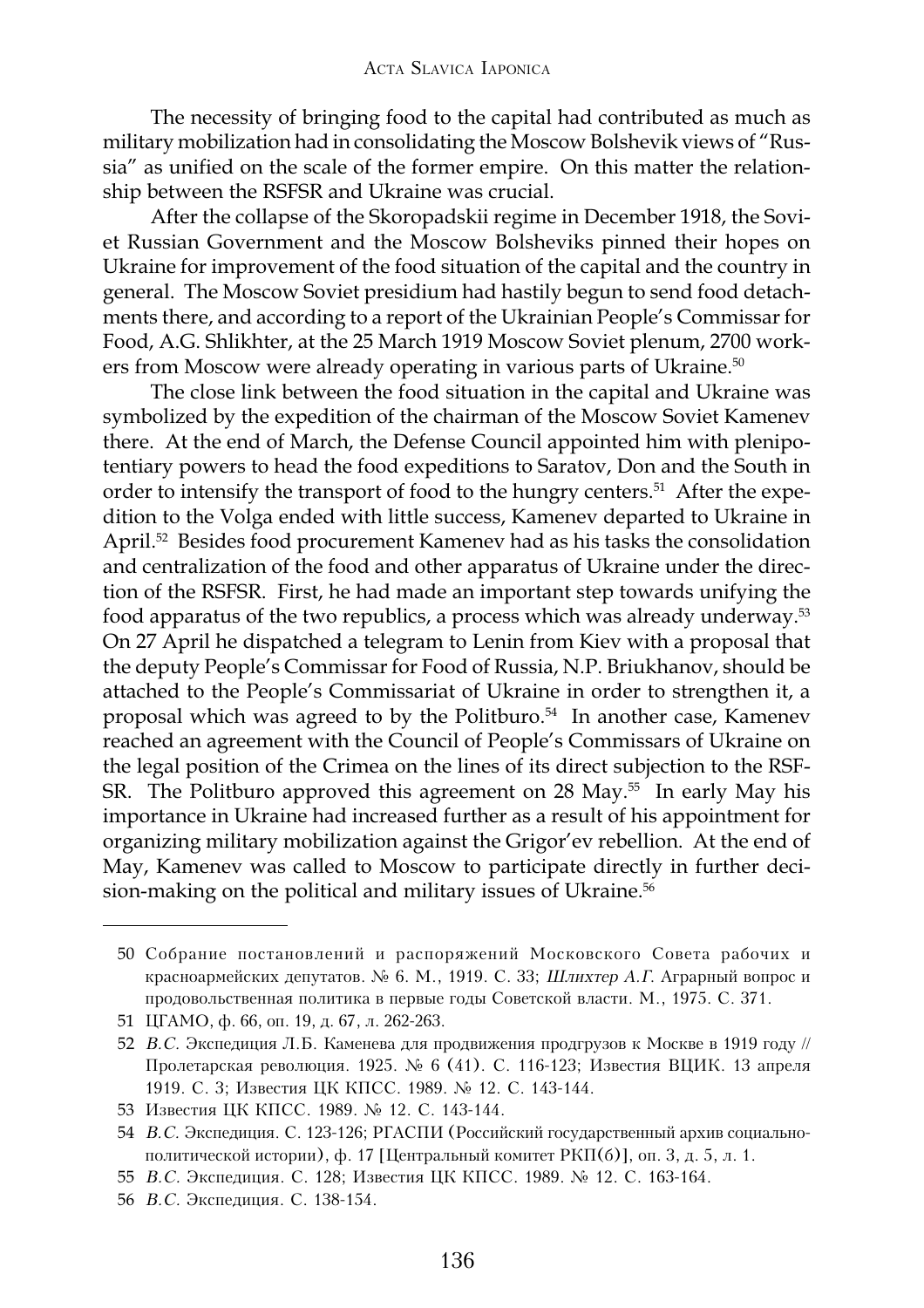#### IKEDA YOSHIRO

Thus the necessity to centralize the food provision and other apparatus on the imperial-wide scale had made the Moscow Bolsheviks themselves in the person of Kamenev take an active part in the centralization process, thereby consolidating among them the understanding of the imperial-wide territory as "their" field of activities.

The desperate environment of the civil war had undoubtedly heightened the necessity of centralization of the Soviet administration in the republics and accelerated that process. At the same time, given the organism of the Russian empire as an economically integrated whole entity, it was imperative for the RSFSR government and the activists of the capital to regain in one way or another the unification of the components of the former empire. Furthermore, given the ethnically mixed composition of the subjects of the empire, the Bolshevik regime had to operate ultimately on supra-ethnic logic, though this was not the only logic for the regime. Consequently, what made the imperial government hesitate, even in the last decades of its existence, to stake its destiny on the promotion of ethnic Russian nationalism had the same impact on the Bolshevik regime: the unified, multi-ethnic organism of the Russian empire made the Bolshevik regime in general and the Moscow Bolsheviks in particular seek supra-ethnic centralization of the components of the collapsed empire.

The Central Committee of the Russian Communist Party and the Moscow Bolsheviks had common interests in promoting the centralization of the Soviet administration of the former empire. Nevertheless, the relationships between two had not been spared of conflicts, because finally the local Moscow Bolsheviks were also an object of the centralization drive of the TsK. Sometimes these conflicts shed light on the features of the Bolshevik regime as the heir of the Russian empire from another point of view. Now I turn to one such conflict, in which the central role was played by a representative of the multi-ethnic Russian world, A.F. Miasnikov.

A.F. Miasnikov (1886-1925), or Miasnikian in Armenian, was born to an Armenian petty-bourgeois (*meshchanskii*) family in Nakhichevan-na-Donu. In childhood he spoke the Nakhichevan dialect (an Armenian-Russian-Turkish mixture) and Russian, and only learned Armenian in a monastery school. At first, the Armenian revolutionary-nationalist movement had an influence on him, but in the summer of 1906 he joined the RSDRP. After graduating in law from Moscow University, he became an assistant lawyer, at the same time carrying on Bolshevik party work as a lecturer. With the outbreak of the World War, he was mobilized as a lieutenant in the reserves, and on the eve of the February revolution he was sent to the Western Front. There he became one of the most influential figures in the party committee of the Northwestern Region, which afterward would become the Communist Party of Belorussia. After the October revolution, he was named commander-in-chief of the Front, and was then ordered by the TsK to the Volga to command troops against the Czechoslovak corps.<sup>57</sup> After the German revolution took place, Miasnikov was among the initiators of the unification of the former imperial territory. On 30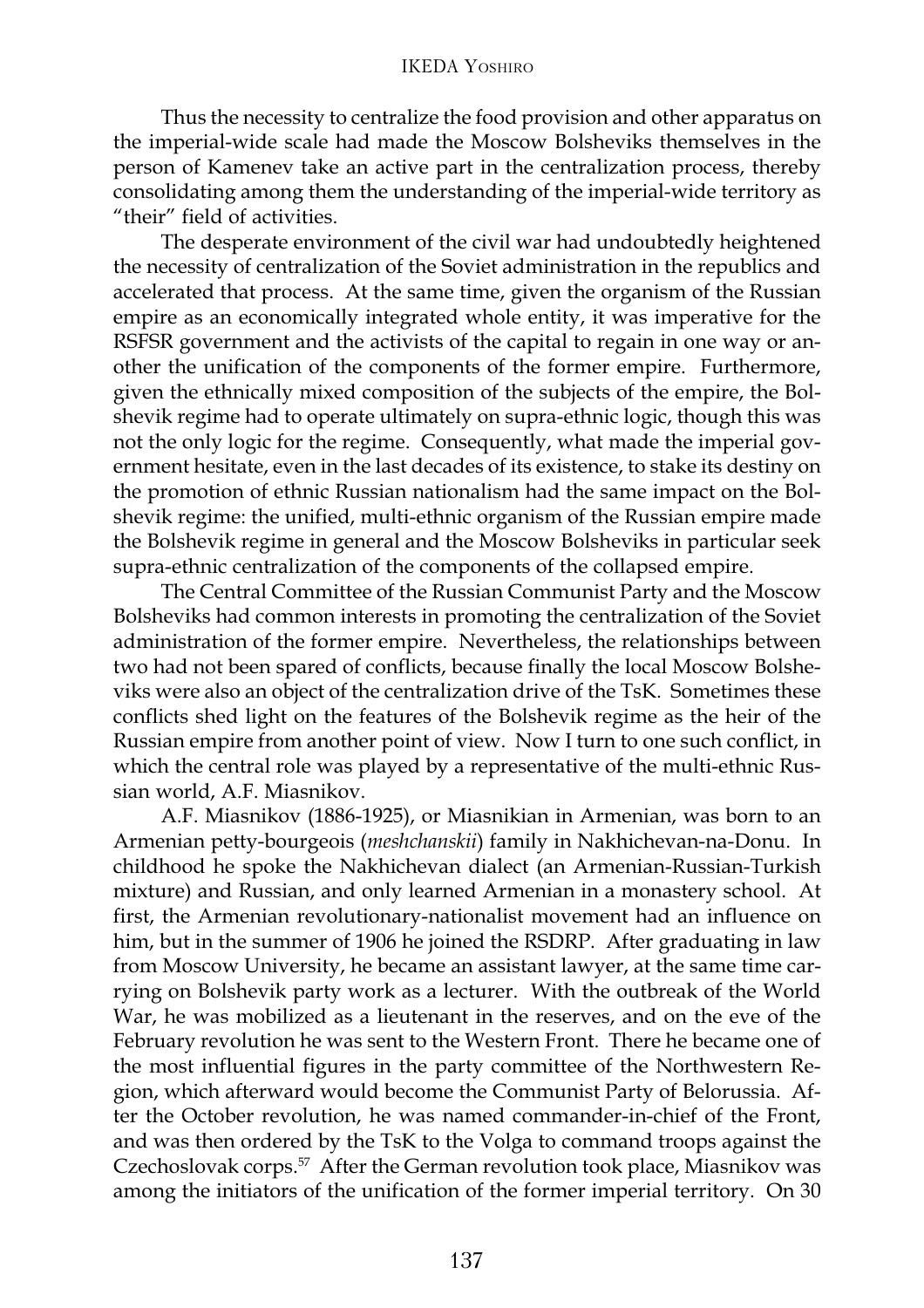December 1918, at the first party congress of Belorussia, he mentioned in his situation report that "these states [Soviet Latvia, Estonia, Lithuania and Ukraine] [...] constitute one inseparable whole with mighty socialist Russia."<sup>58</sup> With the establishment of the Belorussian Soviet republic, he became deputy chairman of its Council of People's Commissars and People's Commissar for War, and was elected chairman of the Belorussian TsIK at the first all-Belorussian congress of the soviets (2-3 February 1919) which was to be a milestone in the unification process of the Soviet republics.<sup>59</sup> He represented one of the characteristic types of functionaries in the Bolshevik regime: born in a multilingual environment, mobilized first by the imperial and then the Bolshevik government around the vast territory of the empire, becoming a promoter of reunification of its various parts as a military communist.

On 29 March 1919, the Orgbureau decided to include Miasnikov and I.Ia. Tuntul in the MK as representatives of the TsK.<sup>60</sup> Tuntul, a Latvian with experience of party work in the Urals and a participant in a conference for convening the constituent assembly of the soviets of a Tatar-Bashkir republic, was also one of the typical activists in the multi-ethnic Bolshevik regime.<sup>61</sup> The Orgbureau made its decision probably because the need to strengthen the activities of the MK, especially in military matters, was growing with the threat from Kolchak's troops. This supposition is confirmed by the decision of the IK MK on 26 April that Miasnikov be included in the Military Section of the MK and be given wide powers to organize party work in units of the Red Army.<sup>62</sup> Tuntul also became a member of the Section.<sup>63</sup>

Chosen to join the five-person IK MK on 17 May, Miasnikov quickly became a central figure in the political life of Moscow.<sup>64</sup> His field of activity was not limited to military affairs. As a talented organizer, he had actively engaged in many aspects of the city party organization and devoted particular energy and attention to promoting its centralization through a series of initiatives, including revision of the RKs (party raion committees), re-registration of party members and construction of a scheme of cells.<sup>65</sup>

- 62 ЦАОДМ, ф. 3, оп. 1, д. 102, л. 27-27об.
- 63 ЦАОДМ, ф. 3, оп. 1, д. 100, л. 77.
- 64 ЦАОДМ, ф. 3, оп. 1, д. 100, л. 92.
- 65 ЦАОДМ, ф. 3, оп. 1, д. 100, л. 97; *Мясников А*. О партийных ячейках // Правда. 13 августа 1919. С. 1; Мясников А. По поводу «Коммунистической недели» // Правда. 11 сентября 1919. С. 1.

<sup>57</sup> Кнорин В. Александр Федорович Мясников (Биографический очерк) // Пролетарская революция. 1925. № 6 (41). С. 221-229; Деятели СССР. С. 558-559. On the Northwestern Regional Committee of the party, see, Pipes, *The Formation*, pp. 74-75, 152.

<sup>58</sup> *Мясников (Мясникян) А.Ф.* Избранные произведения. М., 1985. С. 60.

<sup>59</sup> Кнорин. Александр Федорович Мясников. С. 228; Мясников (Мясникян). Избранные произведения. С. 254; Известия ЦК КПСС. 1989. № 6. С. 174.

<sup>60</sup> РГАСПИ, ф. 17, оп. 112, д. 2, л. 9.

<sup>61</sup> *Исхаков С.М.* Российские мусульмане и революция (весна 1917 г. – лето 1918 г.). М., 2003. С. 332; Известия ЦК КПСС. 1989. № 4. С. 143, 155.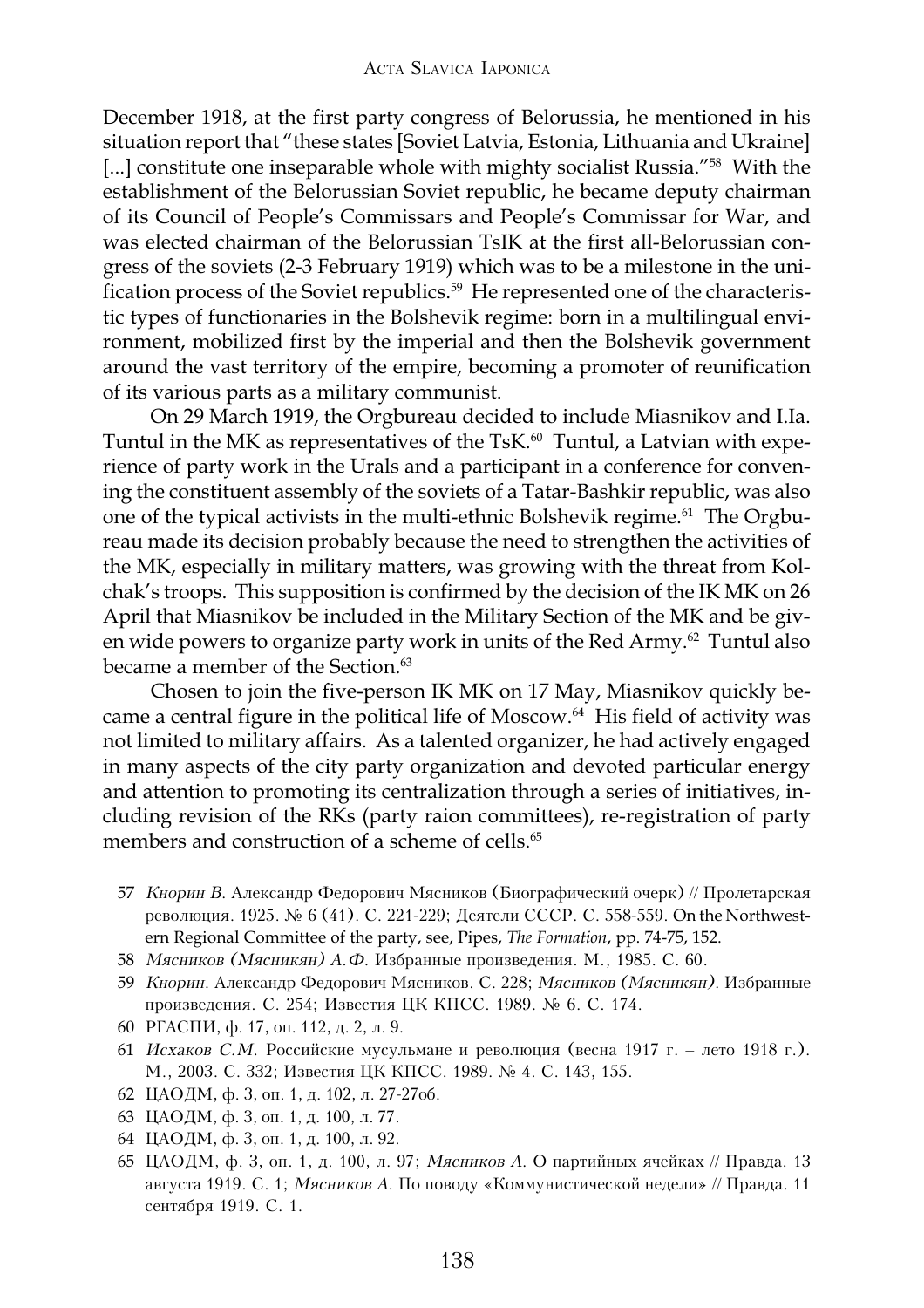#### IKEDA YOSHIRO

However, exactly this high-handedness toward the raion activists and his background as a military man led to conflicts between him and significant Moscow activists. First, the temporary secretary of the MK, Efremov, having submitted his resignation to the Orgbureau, at the 13 January 1920 MK plenum, after a report by Miasnikov on work of the IK MK, suddenly made a counterreport to state that he had been in a minority within the IK MK. He emphasized that he had sought to respect the views of the activists in the raions, an allusion to slights on the activists on the part of the IK MK and in particular of Miasnikov. The MK chose Miasnikov as the new secretary, but gave him only 24 votes with 17 abstentions.<sup>66</sup>

A second conflict arose between Miasnikov and Piatnitskii, who had become the secretary of the MK in the former's absence because of his mobilization to the Western Front.<sup>67</sup> At the 21 October 1920 MK plenum, Miasnikov made a statement hinting that Piatnitskii had taken his post unfairly. Against this statement Piatnitskii remarked: "Is he really such a disciplined man? Why has he been spending so much time in Rogozhskii raion lately?" Thus, Piatnitskii accused Miasnikov of disorganization and "factional" activities against the MK.<sup>68</sup> Behind the reference to Miasnikov's reputation of "a disciplined man" lay, it seems, a sense of difference on the part of Piatnitskii and other Moscow activists with Miasnikov's military style of conduct, which he brought to the MK as an appointee of the TsK. Piatnitskii touched upon this point at the 2 October 1919 MK plenum. On Miasnikov's draft for an order to the special communist detachments, Piatnitskii commented that the issue of approval of the order "has such a strong military character that it is difficult for us, civilians [*shtatskie*], to assess it." The MK agreed with Piatnitskii to leave the issue to the headquarters of the detachments.<sup>69</sup> This sense of distance between the military and the civilians undoubtedly affected the conflicts in the MK around Miasnikov.

Born in a multi-ethnic environment, a military activist, with a career of running around the former empire, Miasnikov distinctly represented some aspects of the central authorities interfering into the local world: he stood out of the local community, intensely seeking the cause of centralization, being confronted with activists of the locality. However, it should be emphasized that the conflicts between Miasnikov and the local activists of Moscow were deprived of ethnic aspects. The problem at stake was the competence of each level of administration, and Miasnikov's Armenian background, or any other activists' ethnicity, had not affected the conflicts between them. This was be-

<sup>66</sup> By the decisions of 18 and 25 December the Orgbureau accepted his resignation and nominated Miasnikov as new secretary.  $PTACHM$ ,  $\phi$ . 17, on. 112,  $\mu$ . 11,  $\pi$ . 27, 35; ЦАОДМ,  $\phi$ . 3, оп. 1, д. 156, л. 15-18.

<sup>67</sup> РГАСПИ, ф. 17, оп. 112, д. 26, л. 2; оп. 3, д. 92, л. 7; ЦАОДМ, ф. 3, оп. 1-а, д. 6, л. 1.

<sup>68</sup> ЦАОДМ, ф. 3, оп. 1-а, д. 6, л. 14, 43об.-44.

<sup>69</sup> ЦАОДМ, ф. 3, оп. 1, д. 101, л. 77об.